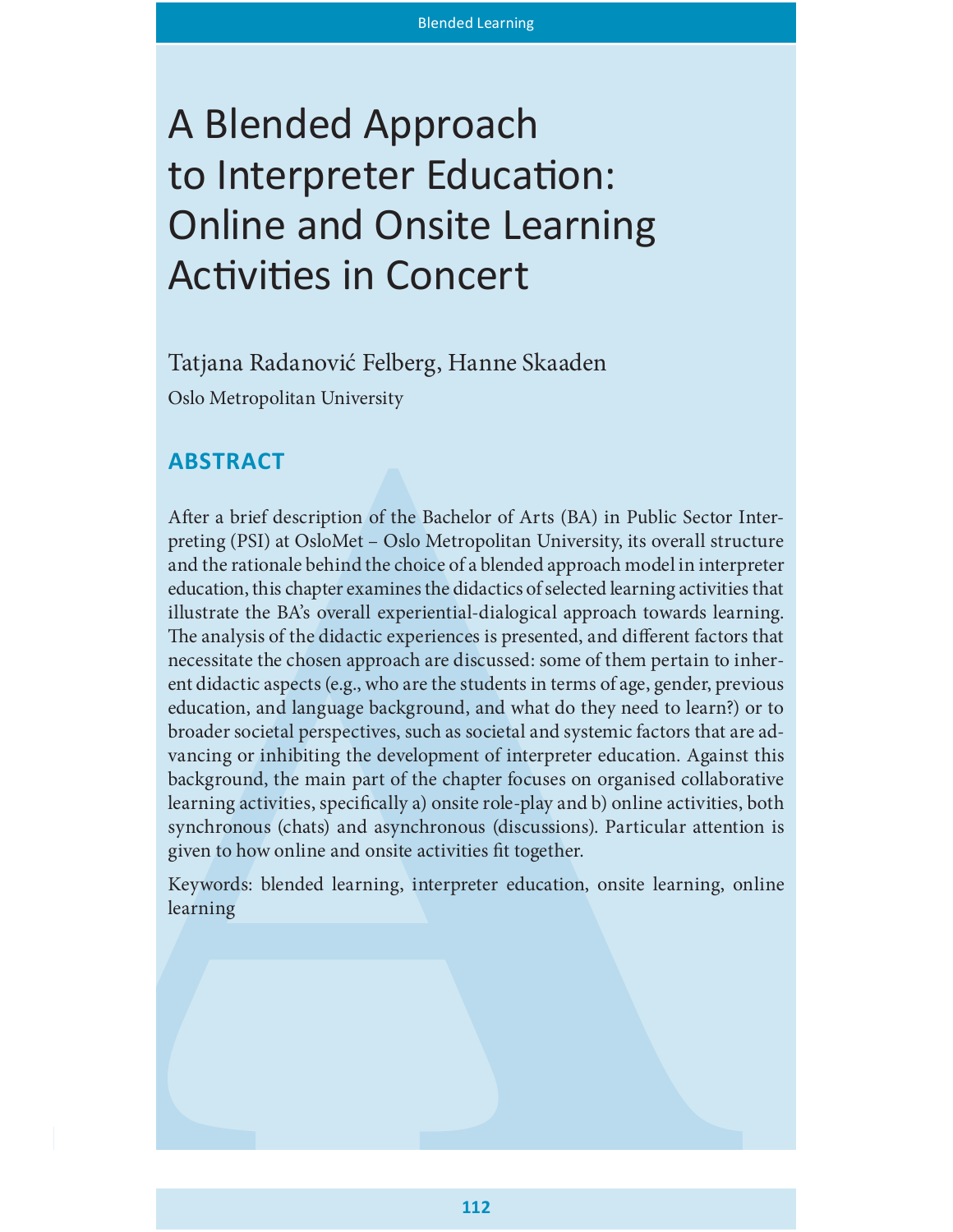#### **1 INTRODUCTION**

The need to educate interpreters for the public sector is substantial in all European countries but raises a number of challenges, both because of the field's inherent structures and characteristics and because of external and socioeconomic factors, including the constant fluctuation in language needs and, consequently, a changing demand for language facilitators and examiners. Thus, flexible learning options are required in any viable interpreting education.

In this chapter, we describe one such flexible learning option  $-$  a blended approach towards interpreter training developed in Norway. Norway has experienced an increase in immigration since the 1970s. As per 2020,  $18.2\%$  of the population has an immigrant background, and there is a registered need for interpreting in more than 100 languages (IMDi 2018). Prompted by the need for interpreting in public sector settings, a number of short interpreting courses have been developed since the 1980s, while a full-fledged Bachelor of Arts (BA) in Public Service Interpreting (PSI) sector started in 2017.

When developing education and training courses for interpreters, two aspects should be kept in mind: the first one pertains to the career possibilities awaiting students upon completion, and the second one relates to the background of the students. First, no permanent position awaits an interpreter after graduation. In fact, interpreting students are entering a freelance profession in a market that is constantly changing. To an extent, the interpreter's career path in the public sector can be compared with that of a top athlete, being limited to 5–15 years, depending on the market's needs (NOU 2014). Second, interpreting students often have different backgrounds compared to those of the "regular" students entering higher education right after they finish secondary school. To illustrate, the average age of the students who completed a one-year course on interpreting in the public sector at OsloMet – Oslo Metropolitan University (OsloMet) – in the period between 2007 and 2019 was approximately 35 years. Most students already had a higher education degree. Over 90% were adult migrants with Norwegian as their second language, and although some students had already practised as "laymen interpreters" for years, others were novices in the practice or market. In sum, a common denominator for interpreting students is variation – a characteristic that must be taken into account and turned into a resource in the organisation of all learning activities.

<sup>1</sup> https://www.ssb.no/befolkning/statistikker/innvbef. Accessed September 13, 2020.

<sup>2</sup> This was the second attempt to establish a full-fledged BA in interpreting in the public sector in Norway. The first attempt started in 2003 at the University of Oslo but was—for economic reasons—discontinued in 2007 after only two groups of students learning Russian and Spanish had completed their three-year study. The attempt illustrates an interesting aspect of interpreting studies: external and socioeconomic factors may hinder the process of professionalisation.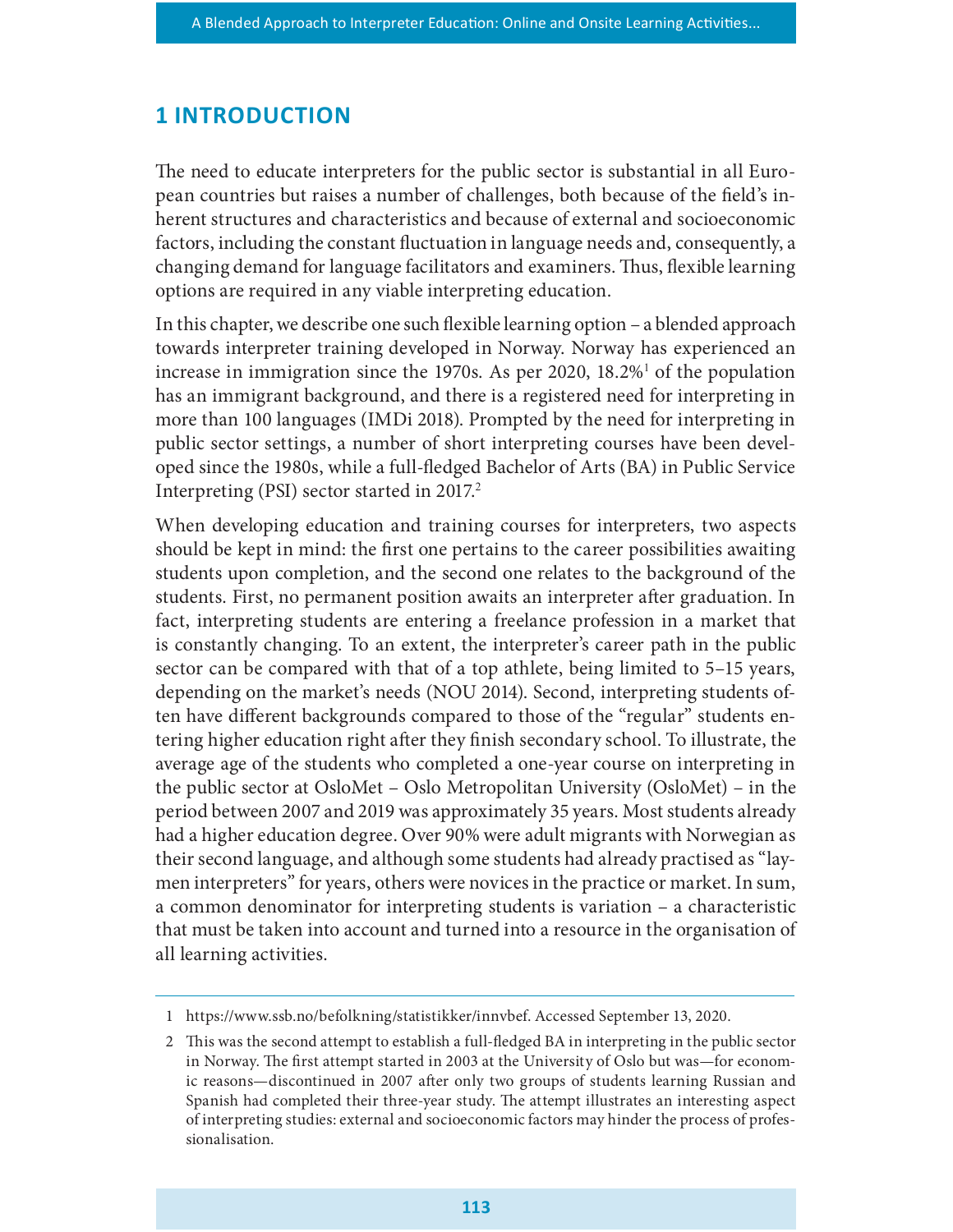These challenges were met by developing a part-time BA programme with a blended approach towards learning. We define a blended approach as a mixture of online and onsite learning activities that are carefully integrated into one whole.

To situate the blended approach in interpreter training, we will begin this chapter with a brief description of the overall structure of the BA in PSI (Skaaden and Felberg 2012) at OsloMet. After this, we present the blended approach model based on an experiential-dialogical approach towards learning (Skaaden 2013, 2017). The description of this theoretical and methodological framework is needed to contextualise the didactics of the selected learning activities both onsite and online. However, the focus will be a description of organised collaborative learning activities: a) onsite role-play and b) online activities, both synchronous (chats) and asynchronous (discussions).

# 2 THE CONTENT AND STRUCTURE OF BA IN PUBLIC SERVICE INTERPRETING

One of the main challenges when designing an interpreter education course in the public sector is the definition of the skills and knowledge that interpreters need to practice interpreting in public sector settings. Interpreting is something that you do. Interpreter training courses, therefore, cannot be based solely on gaining epistemic knowledge, that is, abstract knowledge acquired by reading and talking about the subject. The aim of interpreter courses is for the students to learn how to perform the activity of interpreting the craft itself. This is what the ancient Greeks called *techne*, that is, the craft of how to apply practical skills, strategies, and techniques in specific situations. In the field of interpreting, this craft involves the ability to perform demanding cognitive operations in complex interactional situations. Moreover, the interpreting student should also become confident in choosing the most adequate strategies and techniques in each individual case encountered. In other words, the interpreter must learn to exercise discretion (Skaaden 2017) and master what the Greeks called phronesis; that is, they need to be able to reflect *in* action, which is different from reflecting on action, as Schön (1983) describes it. The interplay between *episteme*, techne, and phronesis is a trait that the interpreting profession shares with other practising professions, such as the medical and legal professions. The difference lies in the domain over which each profession exercises discretion. In other words, the boundaries of the domain are found in answering the following: What is the professional practitioner's area of expertise? As a result, interpreter education should provide students with insight into their area of expertise and draw the boundaries of their domain of responsibility (Skaaden 2017).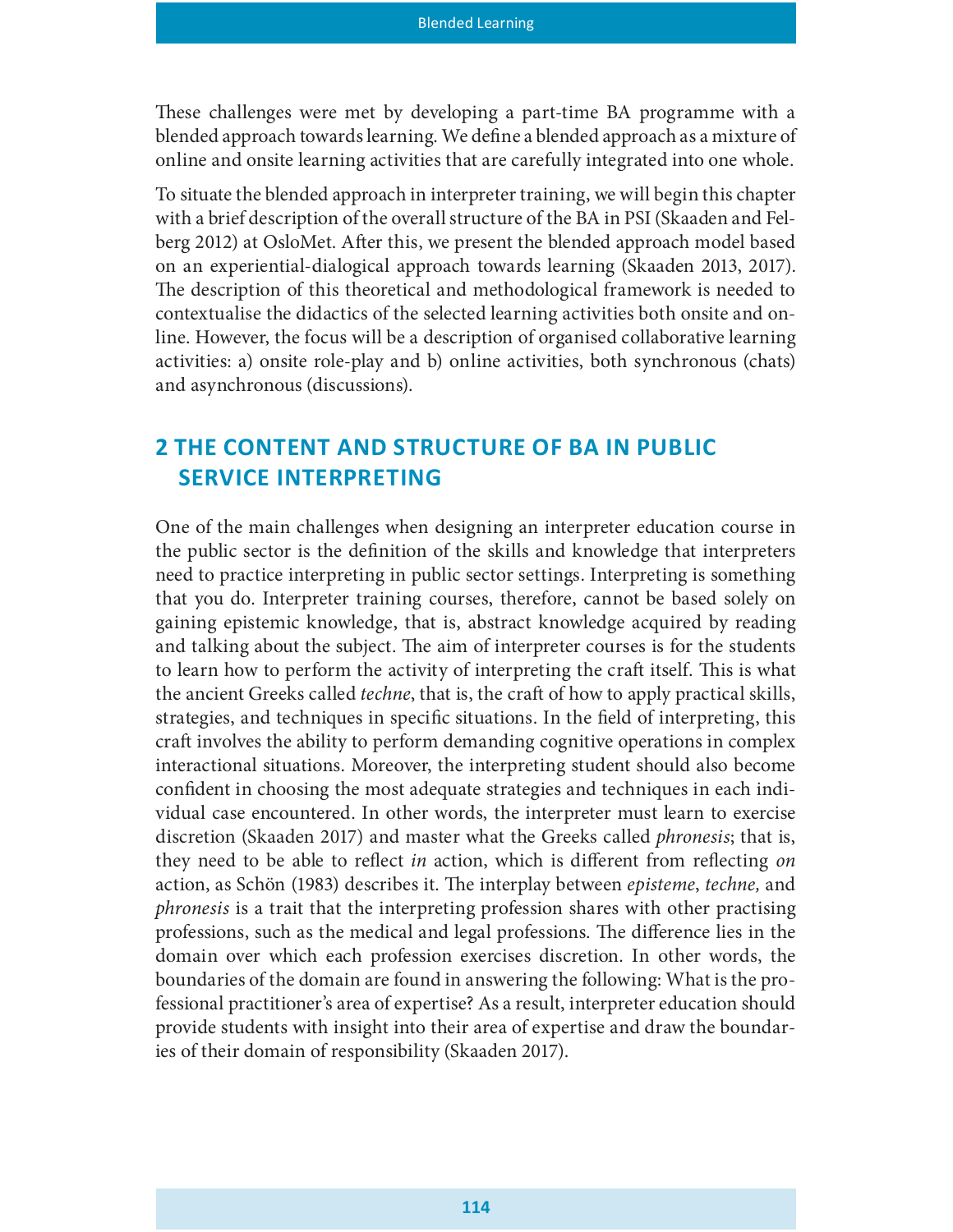The Norwegian BA in PSI is designed to prepare students for performing in all settings of Norway's public service sector. Because the students must be prepared to interpret in different types of institutional encounters – for example, medical and legal settings – specialisation at this educational level is not considered functional. In fact, the focus on the broader "institutional encounter", that is, encounters where "one person who represents an institution encounters another person, seeking its services" (Agar 1985, 147), is beneficial in interpreter training. In our experience, a holistic perspective helps to clarify the interpreter's domain of responsibility in contrast to the responsibilities of the service providers, that is, the professionals in charge of each encounter.

To outline the interpreters' domain of expertise and responsibility, the BA addresses the following overall thematic areas:

- The interpreter's area of responsibility
- The interpreter's toolkit
- General context knowledge and the interpreter's place in it
- Specific context knowledge

First, the interpreter's area of responsibility topicalises the interpreter's professional ethics and its origin in human rights. Against this backdrop, learning activities aim to produce reflections on the interpreter's working conditions and process of professionalisation. Second, to act as a professional, the interpreter depends on excellent general language skills. Hence, the students should develop awareness of linguistic distinctions and details from a bilingual perspective, as well as awareness of their own possibilities and limitations. Nevertheless, a study of interpreting is not language learning per se; therefore, at OsloMet's BA in PSI, it is insisted that all students should display solid bilingual skills before admittance. Hence, all applicants must take an oral bilingual admittance test. On a more general level, "the interpreters' toolkit" touches on questions, such as the following: "What is language? What is bilingualism? How should one develop and maintain one's language tools?" Third, with the aim of preparing interpreting students to use their bilingual tools in a functional way in any situation, other questions also arise, such as the following: "What is communication? What characterises institutional dialogues? What characterises an interpreted discourse?" These questions are addressed under the heading of "general context knowledge". Here, the focus is on how the interpreters may find their place in each encounter and how they can avoid getting "in the way of the interlocutors" (Skaaden 2013, 138ff.). Finally, interpreters also need to work with a large number of language domains – something that is practically impossible to achieve during a brief course of studies. Therefore, the fourth thematic area, "specific context knowledge" only covers a limited selection of subject areas from the Norwegian public sector. Here, the aim is for the students to develop effective strategies that will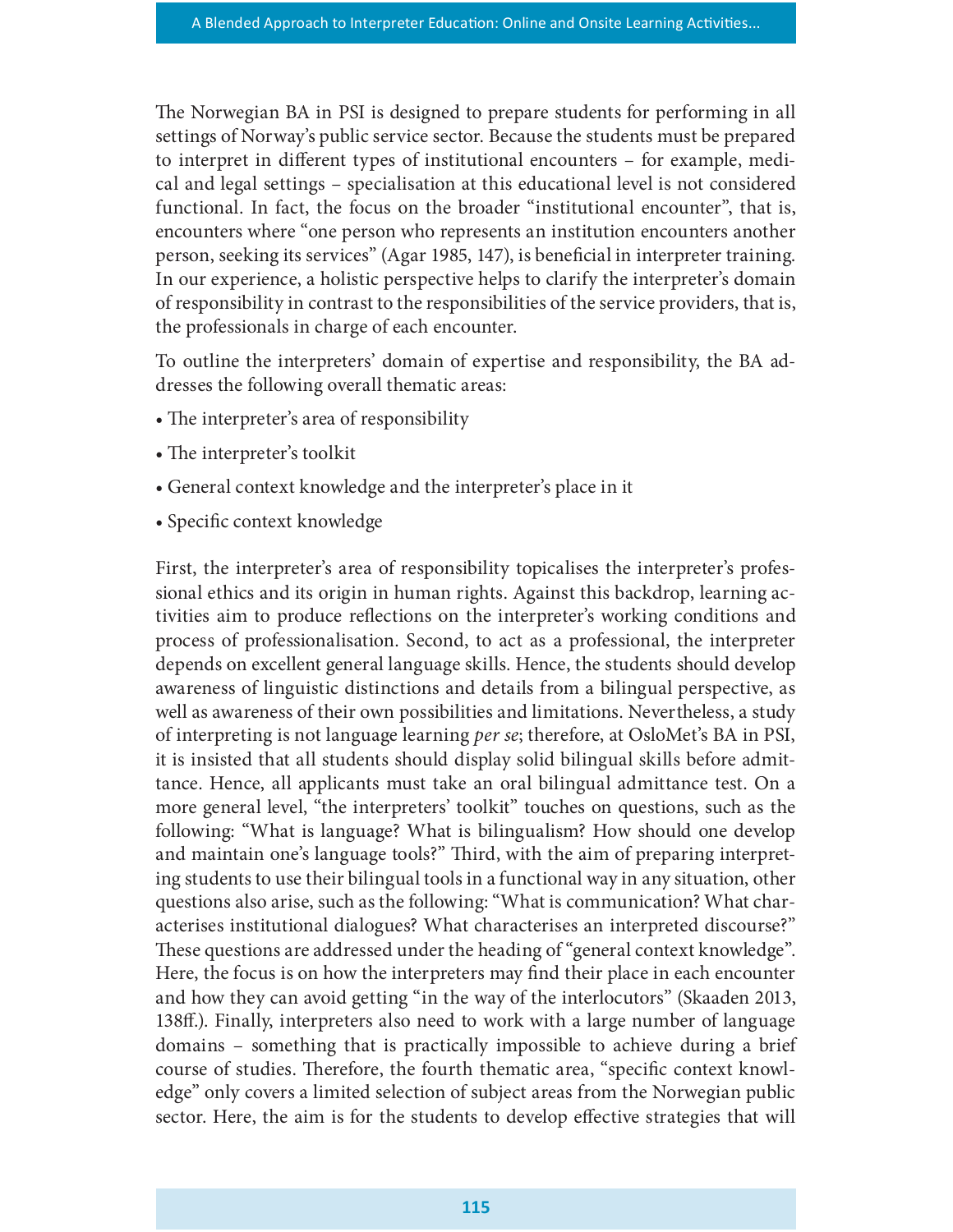enable them, from a bilingual vantage point, to enter into new – and constantly changing – language domains and contexts.

Because interpreting is something one does, the learning activities include a number of practical exercises in interpreting. However, ample room for learning through observation and reflection in groups is provided after all exercises.

# 3 BLENDED LEARNING IN INTERPRETER EDUCATION AND THE EXPERIENTIAL-DIALOGICAL APPROACH

Since its inception in 1999, the term "blended learning" has been defined in a number of ways (Friesen 2012, 1). From 1999 to 2006, it was used to denote a broad spectrum of concepts, including a combination of mixed modes of webbased technology, a combination of various pedagogical approaches or a combination of face-to-face and online training and even job tasks (Friesen 2012, 2). One of the more important issues discussed when defining the combination of face-to-face and online learning experiences concerns how much of the learning would have to be online or onsite to deem it as blended. Consequently, several authors have developed taxonomies of blended learning forms on the operational level (Brayan and Volchenkova 2016, 25–28) (i.e., as opposed to didactic forms of learning, teacher role, etc.). One of those models by Staker and Horn (2012) describes four different combinations starting from onsite and intensive and moving to more online and intensive combinations (in Friesen 2012, 7):

- 1) The rotation model, in which online engagement is combined or rather, embedded, within a range of face-to-face forms of instruction in a cyclical manner;
- 2) The flex model, in which multiple students are engaged primarily online, but under the supervision of a teacher who is physically present;
- 3) The self-blending model, in which students choose different courses to take independently, but do so in a setting where a supervising teacher and other students are co-present;
- 4) The enriched virtual model, in which online, virtual experiences are seen as being enriched only periodically through arrangements of physical co-presence.

The Norwegian model can be classified as a variation of an enriched virtual model because the students meet in person from three to four times each semester at on-campus gatherings that last from two to four days during their four-year programme. A pattern that is used as a structure in all courses is exemplied in Table 1.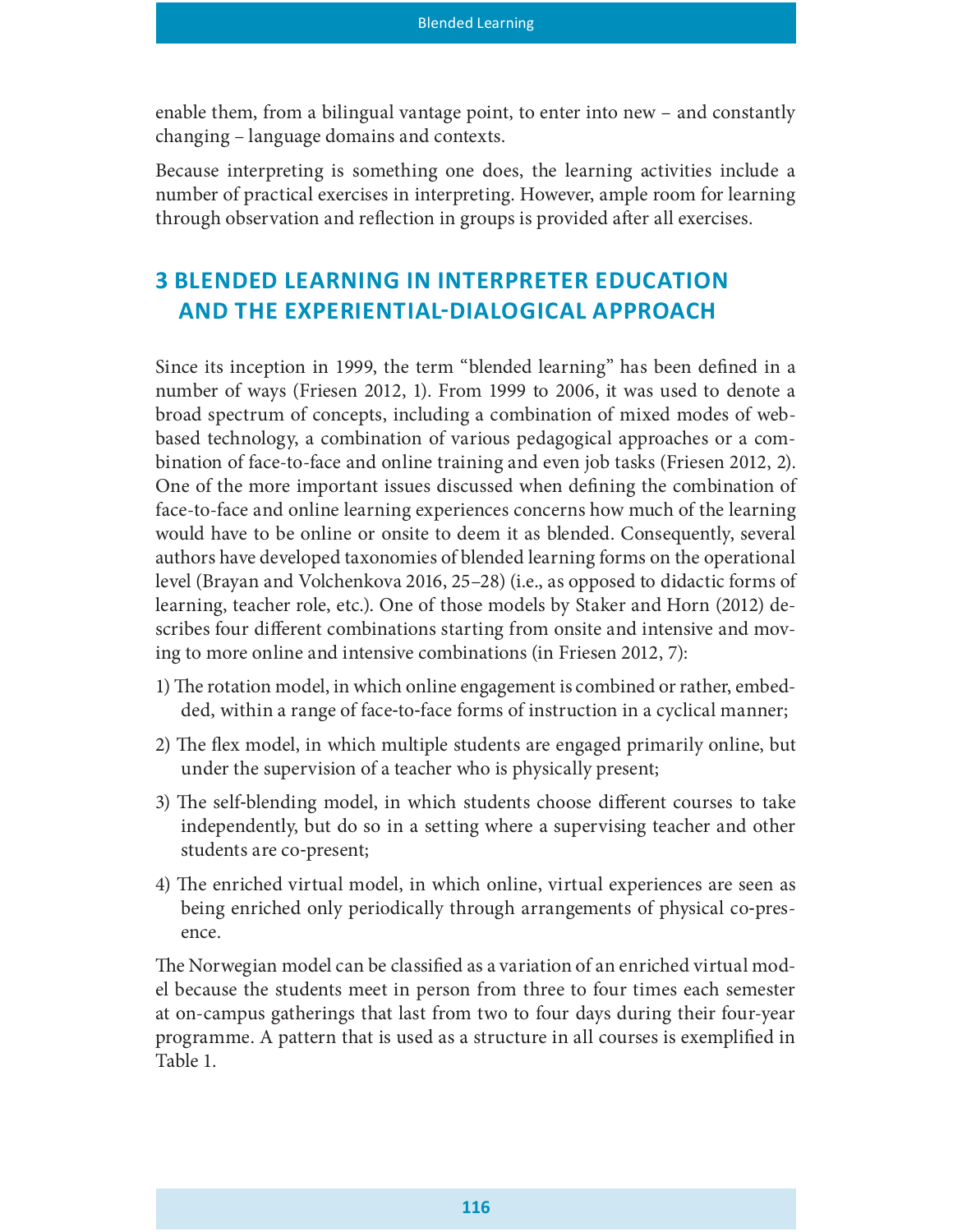| Online learning                                                                                                                                                                                                                   | Onsite learning                                                                                                    | Online learning                                                                                                                                                                      | Onsite learning                                                                                                    | etc. |
|-----------------------------------------------------------------------------------------------------------------------------------------------------------------------------------------------------------------------------------|--------------------------------------------------------------------------------------------------------------------|--------------------------------------------------------------------------------------------------------------------------------------------------------------------------------------|--------------------------------------------------------------------------------------------------------------------|------|
| activities                                                                                                                                                                                                                        | activities                                                                                                         | activities                                                                                                                                                                           | activities                                                                                                         |      |
| Autonomous<br>learning (online<br>lectures, focus<br>texts, reading<br>list, self-tests,<br>etc.)<br>Collaborative<br>online activities<br>a) synchronous<br>discussions<br>(chats)<br>b) asynchronous<br>discussions<br>(forums) | On-campus<br>gatherings:<br>lectures, group<br>work, interpret-<br>ing exercises<br>(role-plays and<br>role cards) | Autonomous<br>learning<br>Collaborative<br>online activities<br>a) synchronous<br>discussions<br>(chats)<br>b) asynchronous<br>discussions<br>(forums)<br>Self-assessing<br>progress | On-campus<br>gatherings:<br>lectures, group<br>work, interpret-<br>ing exercises<br>(role-plays and<br>role cards) |      |

Table 1: The enriched virtual model of blended learning as used at OsloMet

Online learning activities are performed weekly and are either synchronous or asynchronous. Between the campus gatherings, the students acquire knowledge through studying on their own, that is, by reading books, articles, and focus texts and participating in collaborative online activities. The on-campus gatherings facilitate the application of the knowledge acquired previously online. That knowledge is elicited during interpreting exercises. This methodology of using contact hours for discussions and the application of theoretical knowledge rather than for monologue lectures is often referred to as a "flipped classroom" (European Commission 2020, 7).

In all courses, particular attention is given to the thematic integration of onsite and online activities. Online discussions are integrated into preparations of the material that are later the topic of onsite activities and vice versa. Reflections and problems that appear in workshops onsite are transferred online in the form of collaborative learning activities, for example, through chats and forum discussions. Depending on the topic and learning goals, these activities are carried out in language-specific groups or in "mixed" groups with students from different language backgrounds. Language discussions may start during the interpreting exercises in the workshops and are continued online in language chats. In that way, online and onsite activities are integrated to form a whole.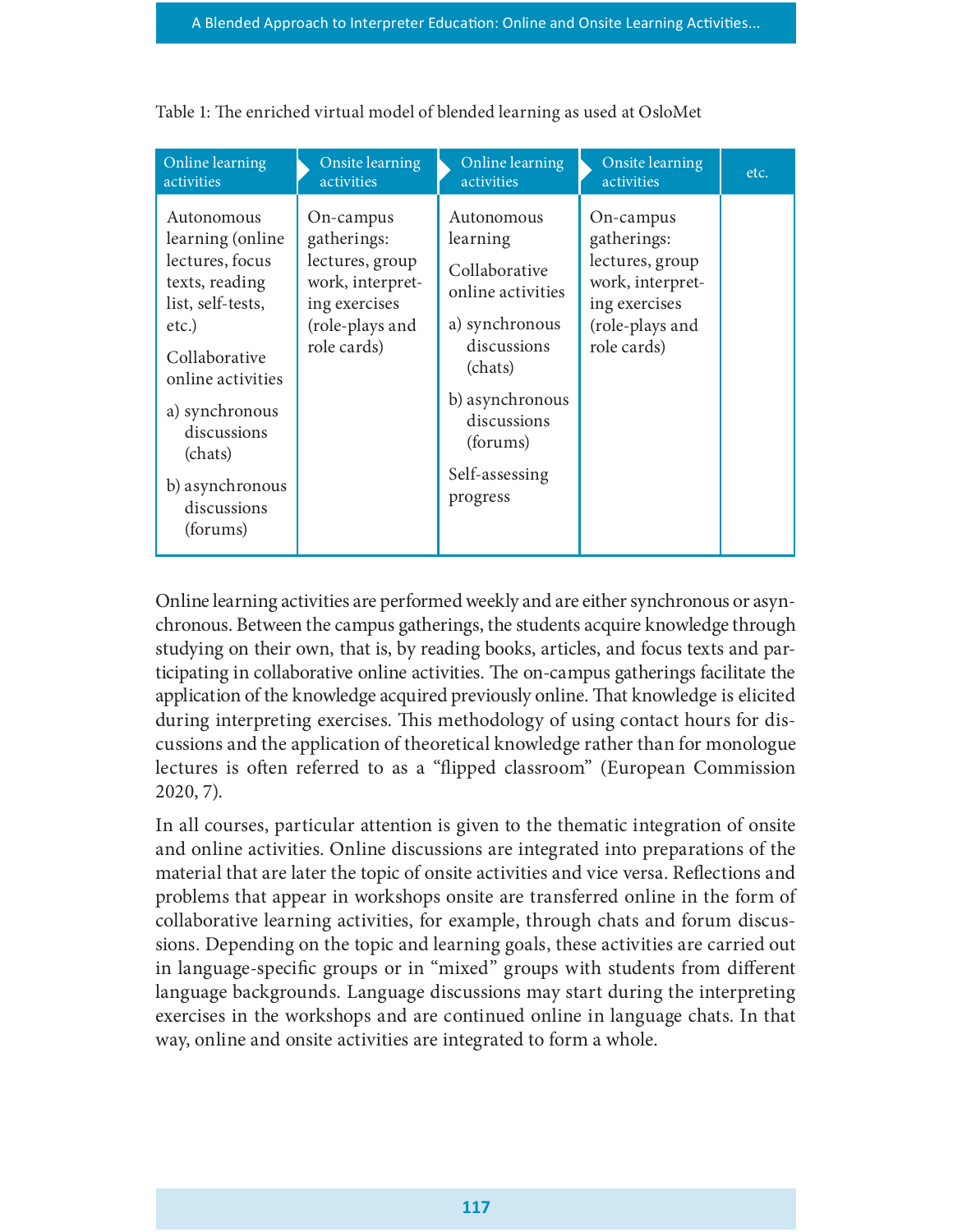#### 3.1 EXPERIENTIAL§DIALOGICAL APPROACH TO LEARNING AND TEACHER'S ROLE

Blended learning is not only about combining online and onsite learning activities. Of equal importance is the pedagogical or didactical approach chosen by the programme coordinators. The Norwegian model is based on the experiential-dialogical approach to learning, which aims to support student-centred learning (Skaaden 2013, 2017). Its aim is to increase students' autonomy, initiative, and motivation in an online classroom. Student-centred learning activities are essential for the online classroom to come alive. Hence, it disfavours the traditional teacher role of "lecturing monologue".

Because we are all accustomed to the image of the "traditional" or lecturing teacher's role, it is important to clarify the expectations of the current model of learning at the outset: "The pedagogical approach is outlined for the students both online and during their first gathering. Hence, they are made aware of their responsibility for own learning and that student involvement is considered a main path to learning" (Skaaden 2013, 16). Some students – and even some teachers – will initially express frustration with the approach. Hence, comments such as "Why do you (the teacher) always answer a question with a question?" or "What does the teacher get paid for here?", which mirror expectations of a more traditional teacher's role as provider of the "set answer" (Skaaden 2013, 16), are not uncommon. However, the interpreting students usually learn to appreciate the mode of learning where they have the opportunity for a dialogue within and across language groups.

The experiential-dialogical approach to learning is motivated by pedagogical models that view student involvement as the main vehicle in learning and that utilise principles of collaborative or cooperative learning. First, in an experiential approach, students should make their discoveries first-hand rather than hearing or reading about the teacher's experiences. Therefore, an important task of teachers is to facilitate the students' observations and reflections on their first-hand experiences. Thus, as a facilitator of learning, the teacher should  $(1)$  organise student activities that (2) create concrete experiences to be (3) observed, and that can be (4) jointly reflected on. Second, according to the principles of collaborative knowledge building or cooperative learning, the fourth step of joint reflection pertains to the engagement of students in interactivity and dialogue over their observations. The importance of classroom dialogue rests on the idea that students and their experiences are a main resource in the learning process. Moreover, the accentuation of dialogue and joint reflections builds on the idea that students may capitalise on each other's resources by sharing their experiences and ideas. In this setting, the teacher's task is to provide the right questions rather than the right answers (Skaaden 2013, 2017).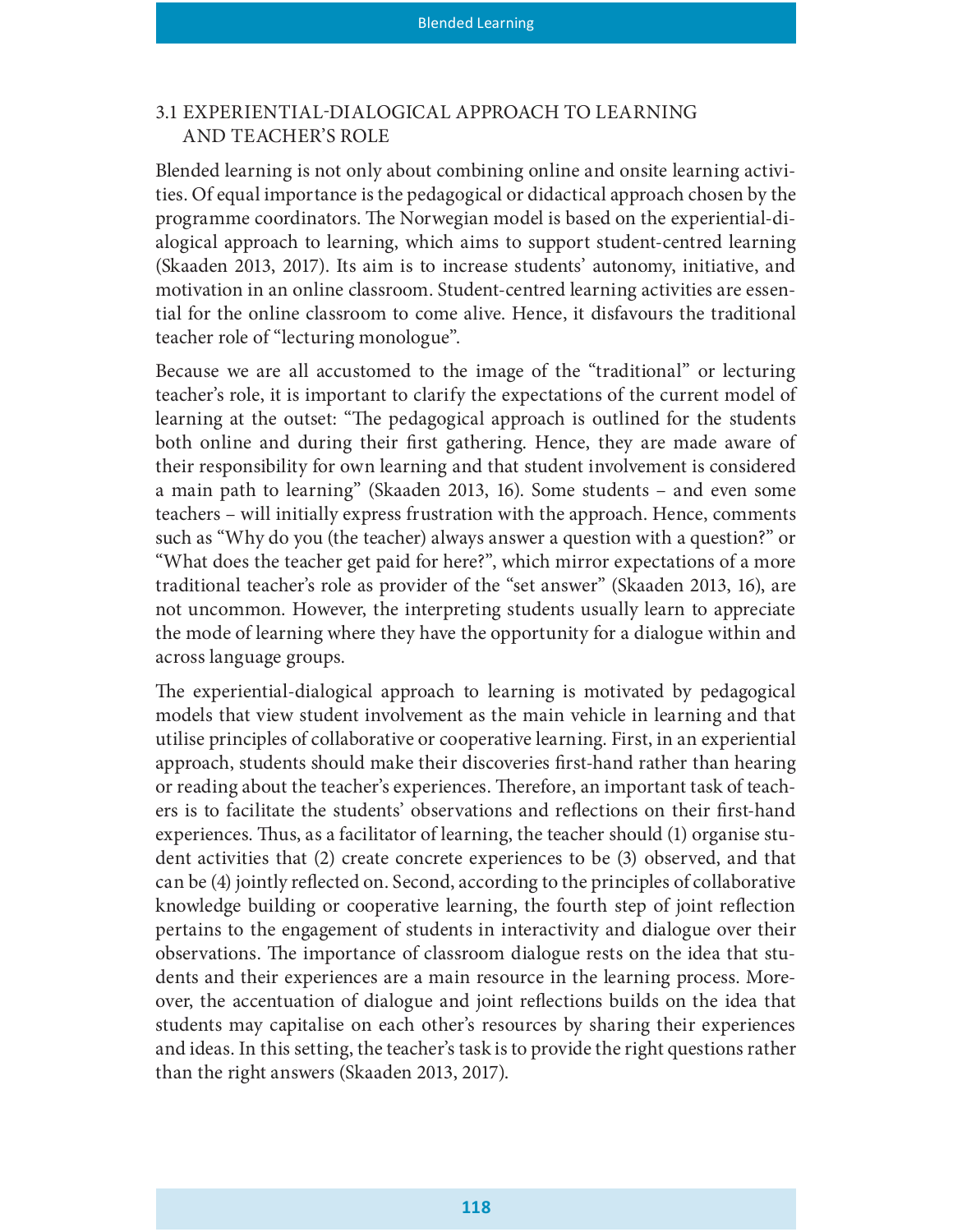# 4 BLENDED APPROACH – ONSITE AND ONLINE LEARNING ACTIVITIES

Web technology has opened up new prospects for flexible learning and, thus, has met the needs of interpreter education with new opportunities. In this section, we briefly describe a selection of onsite and online learning activities with a special emphasis on role-play and online discussions.

#### 4.1 ONSITE LEARNING ACTIVITIES

Learning activities onsite, that is, on-campus, are given in the form of workshops and include the following:

- Lectures by:
- teaching staff on interpreting issues, for example, professional ethics, interpreting strategies and institutional discourse, language, and memory;
- invited professionals from the public sector (e.g., doctors, nurses, psychologists, police officers, lawyers, and child welfare officers) who lecture on the specifics of their own institutional encounters and discourses.
- Role-play in mixed-language groups (see the chapter on tandem teaching in this volume).
- Bilingual work on terminology and context knowledge in language-specific groups.

A typical on-campus gathering consists of learning activities, both in plenum and in smaller groups. The number of students in plenum varies from 30 to 80, depending on the size of the class. Plenum activities are given in the form of lectures and discussions and focus on topics about the aim, structure, and pedagogy of the course, as well as a variety of topics on interpreting in the public sector. Smaller groups of 10 to 15 students are reserved for interpreting exercises and collaborative work on language topics in a bilingual context.

The learning activities, both online and onsite, include selected topics from the Norwegian public sector given by professionals with whom an interpreter would typically work. These professionals give lectures about the perspectives and structure of the institutional dialogues of which they are in charge. This represents a unique possibility for the students to meet future professional clients of interpreting, learn about relevant contexts and discuss any issues they may have. An important synergy effect in these lectures is the professionals' chance to meet interpreters willing to share their experiences from the sector. During these lectures, the students are, moreover, instructed to take notes on specific terminology and context knowledge for later discussions in their respective language groups – both onsite and in online chats.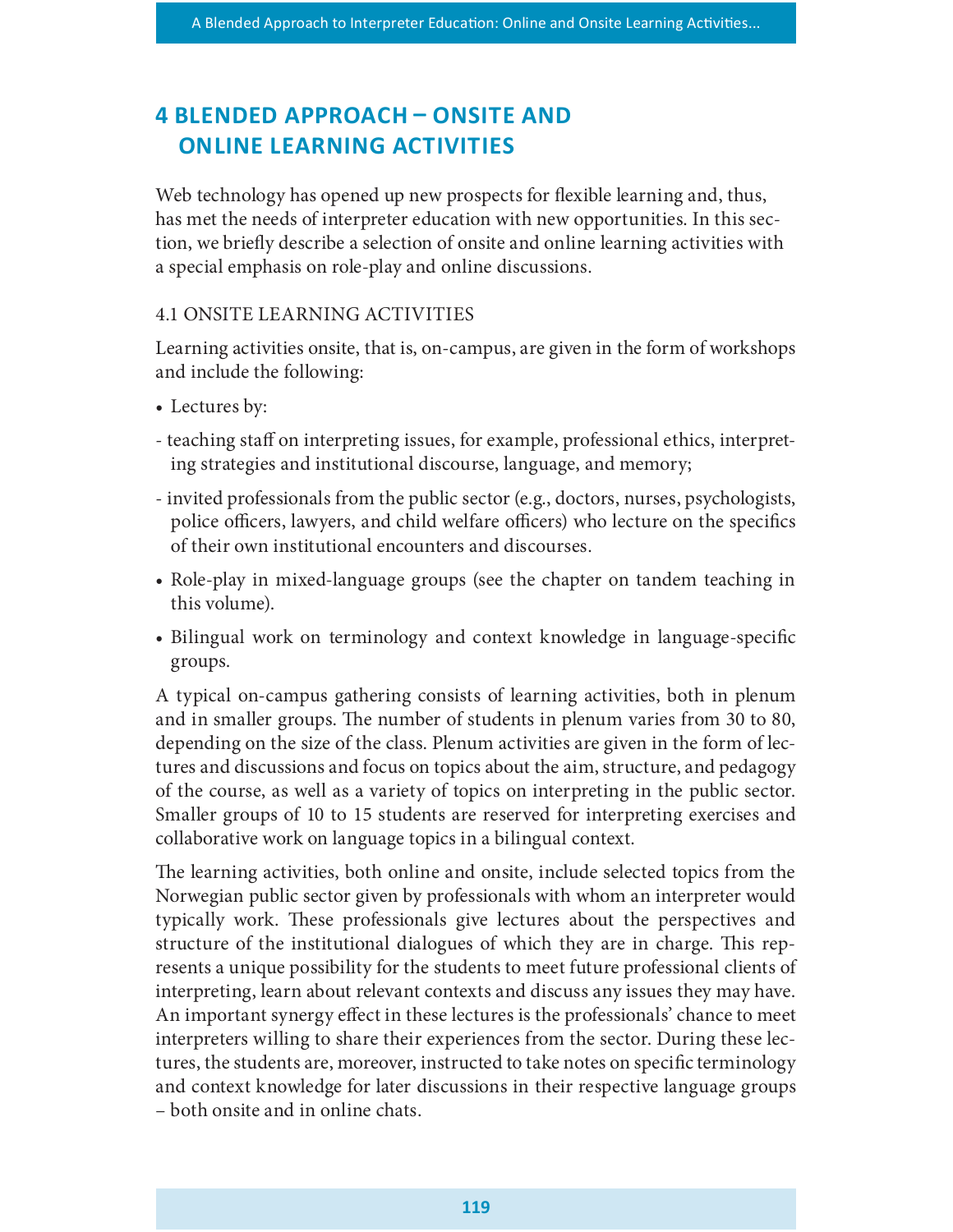The central learning activity in the workshops is the interpreting exercises through the use of role-play, where students are divided into groups of 10 to 15 and will represent two to three different languages.

Scripted role-play and role cards have been common in the education of different professionals, including healthcare professionals (Nestel and Tierney 2007; Pilnick et al. 2018). Interpreter education has also taken advantage of role-play both in interpreting skills training and in testing (Wadensjö 2014; Dahnberg 2015). The rationale behind the use of role-play as a means for training interpreting skills lies in the assumption that role-play helps students develop a variety of skills, such as interpreting, critical analytic skills, and those skills necessary to connect theory and practice. This methodology helps students involve themselves in their own learning and allows them to create a "community of learners" (Hourigan 2008, 19–20). Developing a community of learners is particularly important for professionals who are going to practice in a "lonesome" profession, such as what interpreters do. The role-play sessions are videotaped, and the videos are later used for self-evaluation, peer evaluation, and, in some cases, as a part of the final exam portfolio.

Role-play is either based on scripts in which all roles are written out in full or role cards that provide some props and allow for more improvisation. Role-play and role cards are based on real-life situations from public sector settings; they are developed by teachers and relevant practitioners and are regularly updated (see Appendix 1 and 2).

Each role-play is briefly introduced by the facilitator, who also distributes the roles to the group. The students, who play the roles of a professional and a client, are given a few minutes to prepare. Because the student groups consist of several working languages, the students chosen to play the professional have a different working language than the interpreter and the client.

In some cases, professionals-to-be, for instance, psychology students, who are likely to need interpreting in their future jobs, are invited to play themselves in the role-play. The feedback from both interpreting students and psychology students from these sessions is very positive because both student groups appreciate this way of learning about each other's areas of expertise and responsibility. When students of other professions are not available, the interpreting students play the roles of the professional and client or patient while taking turns playing the role of the interpreter. Playing both parts in mock institutional encounters is an important experience for interpreting students. Playing different parts may inspire reflection on real-life experiences, as is typically displayed in the discussions following each role-play.

Most of the focus in role-play is given to the student in the "interpreter's chair". This is also the toughest "part" to play because revealing your weaknesses in front of a group of future colleagues, and their potential critique, may be face-threatening, as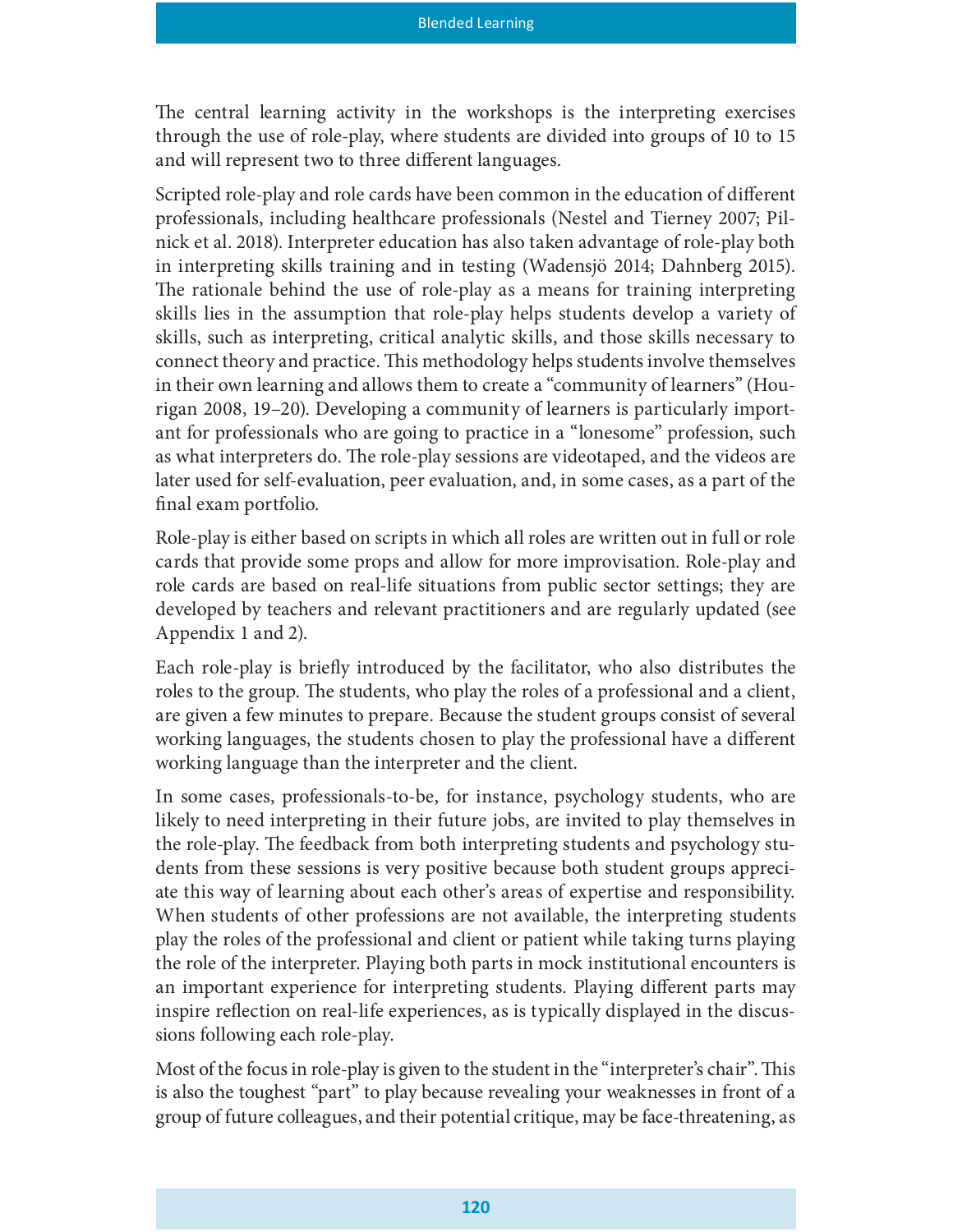discussed in Example 1 below. If you highlight the fact that even the student in the interpreter's chair is just "playing a part" in a role-play situation, this might alleviate some of the pressure. Despite some perceived pressure, role-play represents the learning activity that most students find "very relevant" in their regular evaluations of each workshop (Skaaden 2013, 21).

#### Example 1

- 1) [Course coordinator] 20:54> It might be difficult to digest critique on the spot. How often does it happen that a student argues in favour of the solution he chose—even if it turned out not to be such a great solution?
- 2) FacilA3 20:54> It might be nice if they write down the feedback from their fellow students instead of defending themselves. That way, they may afterwards view their recording and check against the feedback.
- 3) FacilA2 20:55> I believe it is more fruitful to try and defend your own choice than to surrender and display low self-esteem. Low self-esteem is often general, not specific, while attempts to explicate your choices tend to be more specific. Hence, it turns into a fruitful discussion.

The students who are not playing parts in the role-play are given the task of observing the actual interpreting and jotting down points for the following discussion and reflection. It is the facilitator's task to assist the group in eliciting points for reflection upon each brief role-play session. To secure similar progression across exercise groups, the facilitators are provided with a set of "focus points" for each gathering; these points include, for example, the use of pronouns, turn-taking signals, body posture and body language, and informing about the interpreter's function at the outset of each encounter. They are presented in a didactically structured manner that seeks to open the students' perspectives on interpreting techniques and strategies, moving from the concrete to the more abstract, from simplicity to complexity, and so forth. Observational tasks are distributed by the facilitator so that students who speak the relevant language focus on the "interpreter's" choice of terminology, register, and style. The students who do not speak the language pair are instructed to observe the nonverbal strategies of discourse coordination.

The focus points are used as a methodological tool to ensure similar progression in all groups (see the chapter on tandem teaching in this volume). In our experience, the mixed-language groups where students with different language backgrounds observe each other raise awareness among the students about what they have in common across languages and the fact that the activity of interpreting is independent of the language pair. Hence, the reflections in these groups are a great starting point for good discussions on "what is interpreting", "what was the challenge in this situation", and "what could the solutions – and consequences be" because the students have a variety of experiences and, thus, learn from each other.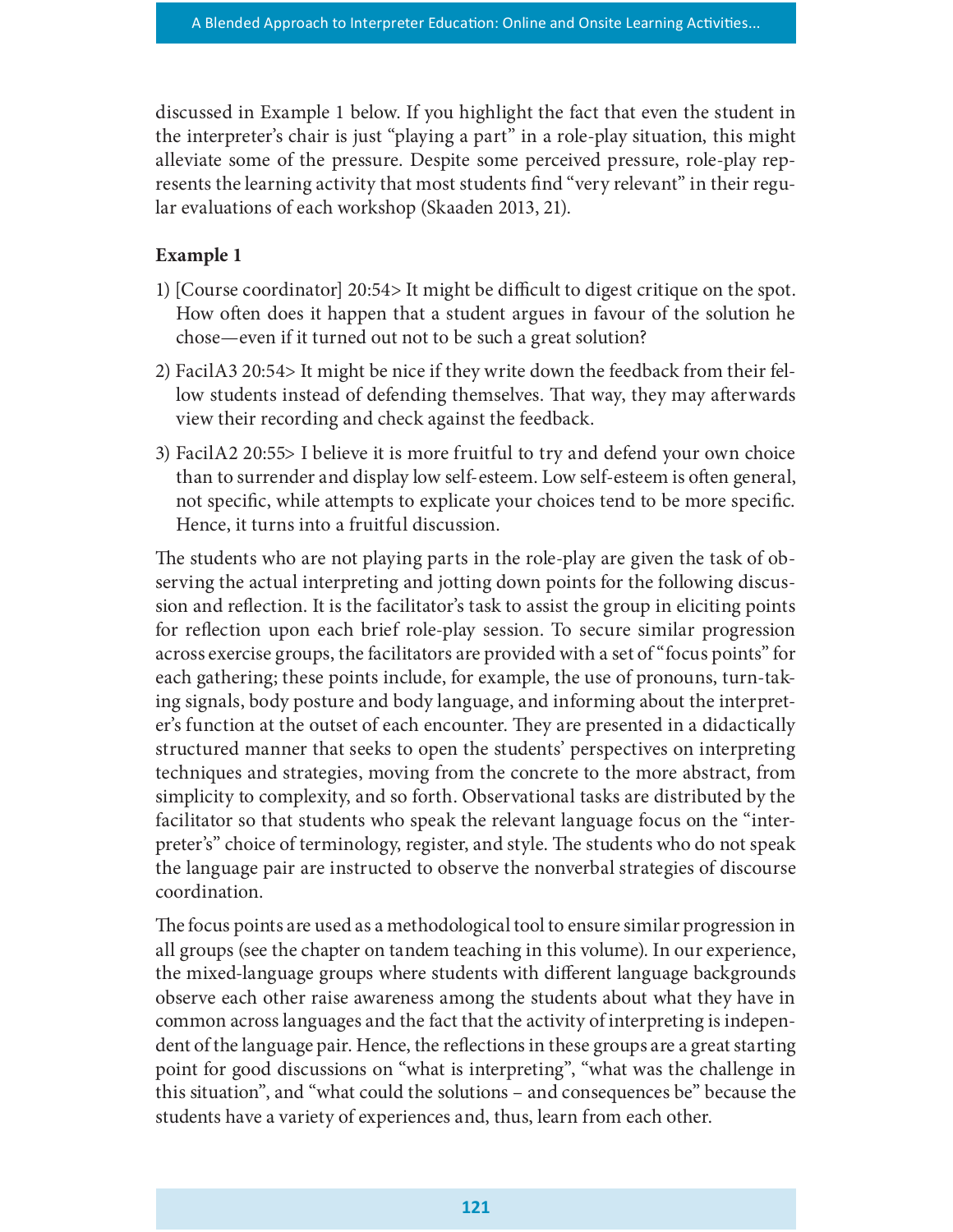In learning activities on topics and issues related to interpreting strategies, the groups characterised by variation are particularly valuable. A homogeneous group, on the other hand, may easily conclude that all the challenges are because of "different cultures". The following exchange (2) in a synchronous chat session (Skaaden and Wattne 2009, 85) illustrates that the students are aware of the learning potential created by a didactic approach that turns their diversity into a resource:

#### Example 2

- 1) Moderator 20:43> Do you have any suggestions as to how the interpreter in the process of adopting a professional attitude – may develop strategies to handle difficult episodes in his work situation?
- 2) mAmha1 20:43> Interpreters from different language groups may cooperate.
- 3) fFren1 20:44> Agree. Language is not crucial in such a case, since we as interpreters experience much the same, and we do have the Norwegian language in common.
- 4) fSora1 20:45> mAmha1, where I work as an interpreter, there is no one to cooperate with.
- 5) fAmha1 20:45> This course is an arena to become acquainted, and we may continue our collaboration, make appointments and exchange experiences.
- 6) fFren1 20:46> Totally agree with you, fAmha1. The web provides an excellent opportunity to start a new way of cooperation and communication!

#### 4.2 ONLINE LEARNING ACTIVITIES

Learning activities between workshops take place on the chosen learning platform. The activities are both synchronous and asynchronous. Synchronous learning activities – chats – take place in real time, that is, the students meet at a particular time for one- to two-hour sessions. The topics for both types of activities include discussions about a) topics of interpreting ethics, role, and strategies and b) topics of language in a bilingual context. Asynchronous learning activities are forum discussions that introduce a brief case description, including a dilemma related to the current week's topic (e.g., an episode from a lawyer's office on impartiality, see below). Subsequently, the students are invited to post similar case descriptions themselves and eagerly do so.

#### Synchronous chats and asynchronous forum discussions about topics of interpreting

Topics about interpreting issues and dilemmas are discussed in chat groups of 10 to 15 students who are from different language groups. These groups meet every second week. As a way to prepare for the discussions, the students are expected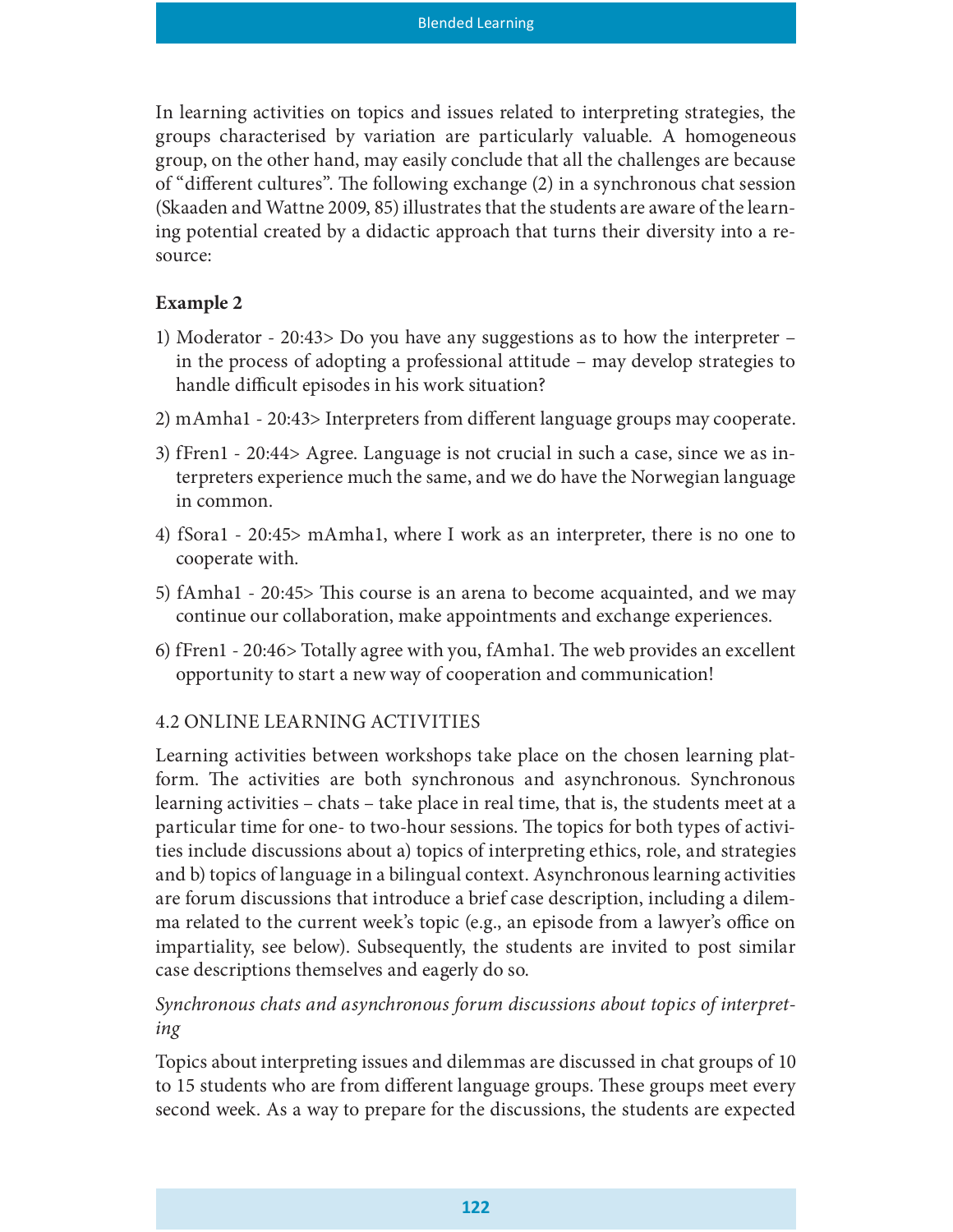to read relevant focus texts and chapters and articles from the reading list. Here, a focus text is a text provided in the learning platform prior to each chat meeting, and it spotlights the chosen aspects of the week's learning topic and sums up the points from the curriculum on the topic, as well as points of relevant texts in the curriculum. The students are supposed to read the focus text and relevant curricular texts before each chat. As mentioned previously, however, the aim of the chat is not to "control" whether the students have understood each detail. Instead, the aim is to inspire the students to reflect on theory and relate to practice so as to capitalise on their own and shared experiences.

Therefore, these discussions are led by facilitators whose main role is to encourage reflection about students' own experiences in connection with the relevant topic through the posing of open-ended questions. The facilitators follow a list of open-ended questions prepared by the course coordinator for each online discussion (see Appendix 3). This list was developed to help each facilitator and ensure that different groups have similar progression.

At the beginning of every discussion, the facilitators remind the students of the form of the discussion:

#### Example 3

Facilitator 19:00> Welcome to the chat on topics and issues of interpreting. This week's topic is "the interpreter's own health", burdens of the practising professional, and dangers of burnout. As usual, you engage in the discussions while I supply questions.

Students discuss interpreting topics every second week in mixed-language groups. Asynchronous discussions take place in online forums. A case with different solutions is presented to the students, and their task is to discuss different alternatives and their consequences. An example of such a case is found in (4), representing the very first asynchronous discussion forum presented to the students in the BA course:

#### Example 4

Discuss the dilemma described below after reading the text "The interpreter's area of responsibility" (Learning topic 1):

You interpret for a lawyer in an asylum case. During the conversation, the lawyer tells the client that "This is serious. You have to go to the newspapers with your case. But as a lawyer, I cannot help you with that. You have to do it yourself, possibly with the help of the interpreter."

Discuss what the interpreter can and should do in this situation. Also discuss the consequences of the interpreter's choice if: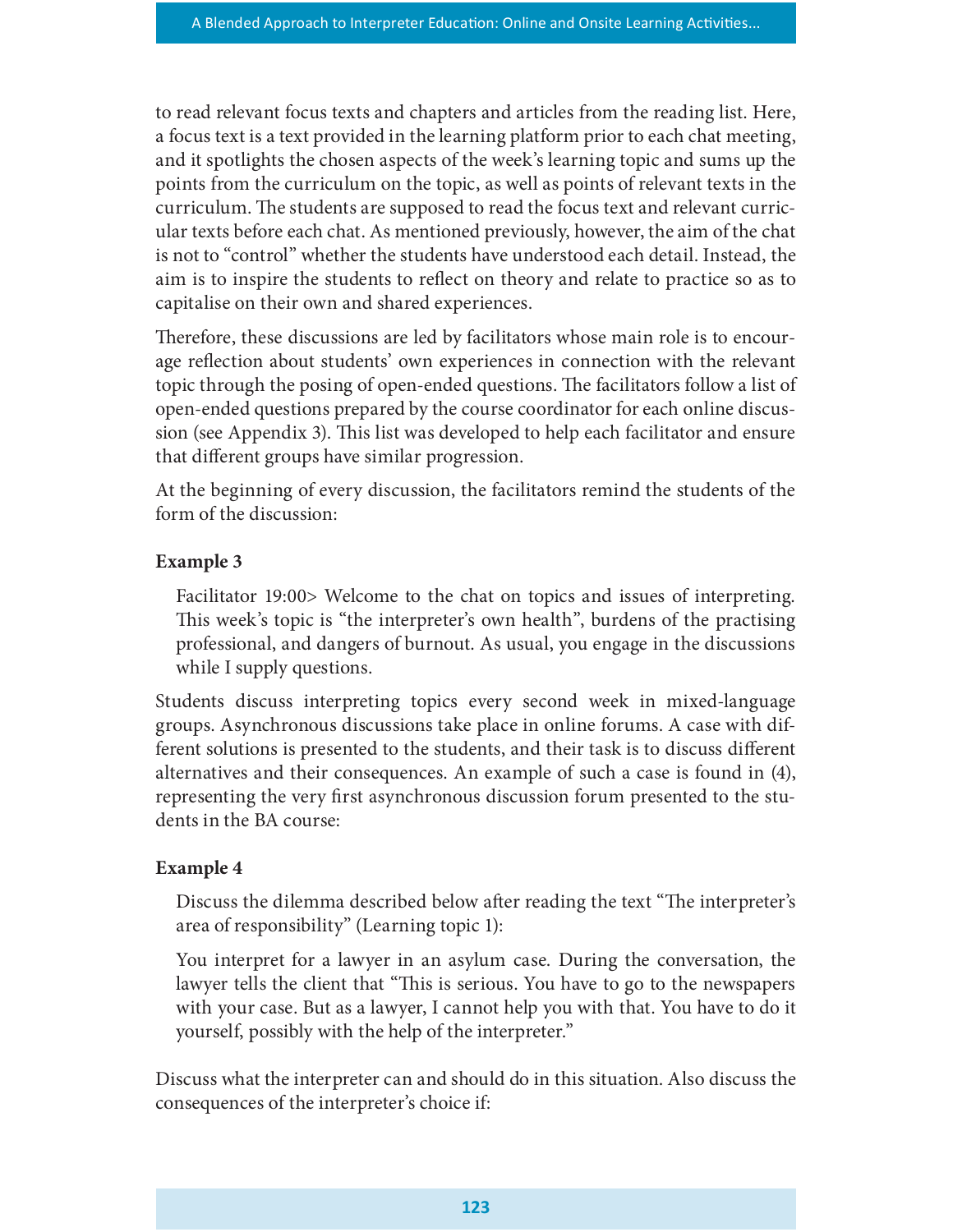- 1) The interpreter immediately interrupts and reminds the lawyer and the client that finding a journalist who will write about the case is outside the interpreter's area of responsibility.
- 2) The interpreter waits until the interview is over, and then tells both the lawyer and the client that the task is outside the interpreter's area of responsibility.
- 3) The interpreter lets it all pass without comment.

You should also consider the consequences of the interpreter's choice: if the interpreter chooses 1, then...; if the interpreter chooses 2, then...; if the interpreter chooses 3 then ...

In this forum, you can also comment on other students' reflections. But remember to justify why you agree or disagree.

Have you experienced any challenges similar to the case above? In discussion forums, you can also address interpreting and interpreting topics of your choice. You can start your own discussion: Describe a short "case" that illustrates the situation and an issue you want to discuss. Remember always to anonymise your story.

When students post their own case study descriptions based on their real-life encounters, the exercise of anonymisation is a learning opportunity in and of itself because it creates distancing from the particular case or experience.

#### Synchronous (chats) and asynchronous (forum) discussions in "language rooms"

The value of the experiential-dialogical approach comes to the fore during the cooperative learning sessions in the language-specific groups. In line with the nature of bilingual competency and skills, it becomes clear that the group as a whole is more knowledgeable than each individual. Because bilingual knowledge depends on previous experiences, even the most skilful students may have "holes" in their bilingual context knowledge – an awareness that is particularly important for interpreter students to develop. Students discuss language topics in language groups every second week. A week before each chat, the students receive access to the links on relevant topics from selected domains of the Norwegian public sector, for example, health services, including the anatomy of the human body; pregnancy and child welfare; psychiatry and therapeutic methods; the social welfare services; the asylum process, police interviews, and legal processes; and so forth. The students' task is to extract relevant terminology and find relevant information about the week's context in the other language. At the beginning of their BA studies, the students are presented with lists of relevant terms and after some time, they are expected to extract the relevant terminology on their own. The students are also expected to prepare themselves for each discussion.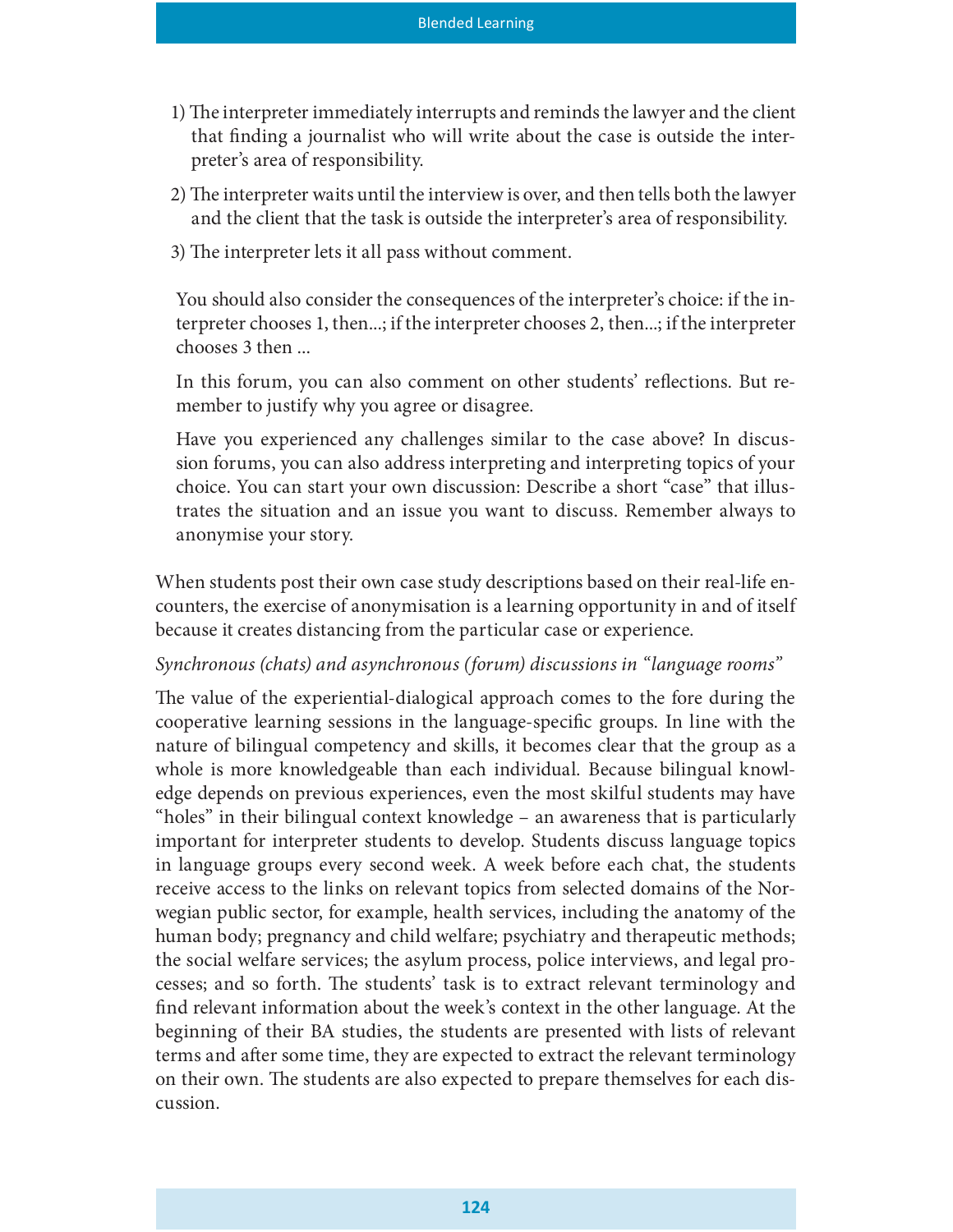Initially, the students are presented with a list of approximately 20 to 30 randomly selected terms from the topic under discussion. Example (5) from the Mandarin group (Skaaden 2016,  $55-56$ ) illustrates the group's very first chat, where the topic is the anatomy of the human body:

#### Example 5

1) fStudent1 21:04> bihuler 鼻窦 blindtarm 盲肠 blodtype 血型 føflekk Fødselsmerke痣 korsrygg 下背 mandler 喉头 melketann 乳牙 mellomgulv 膈 albue 肘 mellomkjøttet Perineum 会阴 avføring 大便 brystvorte 乳头 nakke 脖子 navle 肚脐 ryggmarg 脊髓 ryggrad Ryggsøyle脊椎 vev 组织 visdomstann 智齿 øreflipp 耳垂 øyelokk 眼皮

 [sinuses, appendix, blood type, birth mark, small of the back, tonsils, milk tooth, diaphragm, elbow, perineum, faeces, nipple, neck, navel, bone marrow, backbone, spine, tissue, wisdom tooth, earlobe, eyelid]

- 2) fStudent1 21:05> Er det for mye tro? [Is it too much, do you think?]
- 3) Facilitator 21:05> det var litt mye på en gang kanskje. [A bit too much all at once, maybe.]

As the course proceeds, the students are expected to extract terminology for discussion based on the links and context information provided by the course coordinators and group facilitators. This is exemplified below in  $(6)$ , which is from the German group, where the topic is migration and the asylum procedure. Excerpts  $(5)$  and  $(6)$  illustrate how facilitators may take on slightly different roles in inspiring the students' collaboration and also how students bring their different resources into the group discourse (Skaaden 2016, 56).

#### Example 6

- 1)Stud1 19:00> Werfe gleich mal mein erstes Wort in den Ring: overføringsflyktning II immediately throw my first word in the ring: overføringsflyktning "transfer refugee"].
- 2) Stud2 19:00> ich habe hier noch kein gutes wort gefunden [Here, I have not found any good word/translation].
- 3) tud3 19:00> Kontingentfluechtling? [Contingent refugee?].
- 4) Stud3 19:01> oder: [Or:].
- 5) Stud4 19:01> Danke für die vielen Links, [Facilitator], die Seiten waren wirklich informativ und nützlich [Thank you for the many links [Facilitator], the sites were very informative and useful].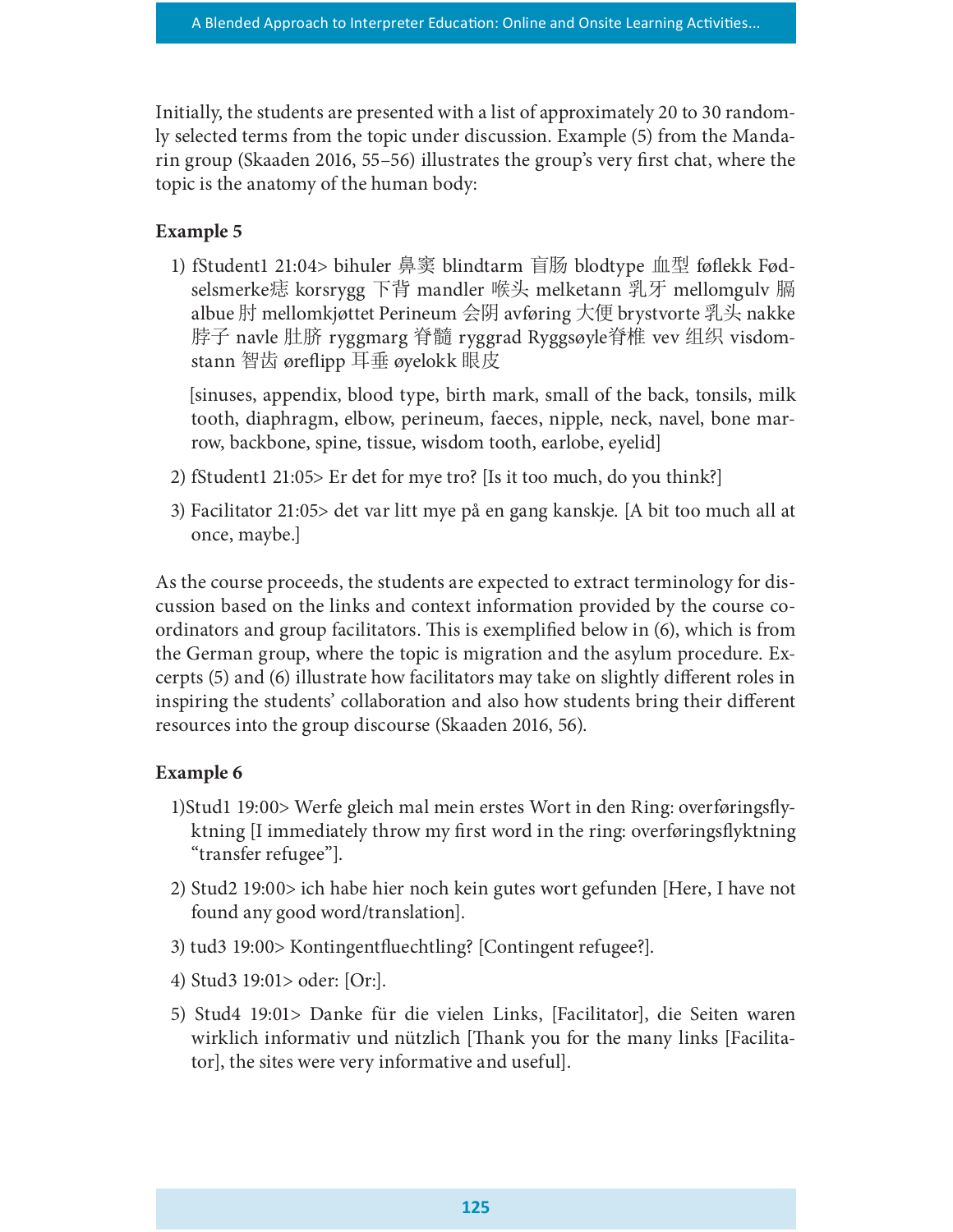- 6) Stud3 19:01> Fluechtling im Rahmen einer Uebernahmeerklaerung des Bundesministeriums des Innern [Refugee within the framework of an attest of assumption by the Federal Ministry of Internal Affairs.
- 7) Stud4 19:01> Super, habe gerade gegoogelt, da war ich nicht frauf gekommen [Great, I have just googled it, but did not find that one].
- 8) Stud3 19:02> Findest du, Stud2, dass beides geht? [Do you agree, Stud2, that both [terms] are viable?].
- 9) Stud2 19:03> Stud3, glaube deins ist nicht das Gleiche und zu lang [Stud3, I think your [suggestion] is not the same, and also too long].

Asynchronous discussions in the language rooms are open discussions about relevant language topics. These discussions are initiated by the teachers and students alike. Usually, the discussions starts with students posting relevant terms of their own choice from various contexts. Possible equivalents in other language contexts are discussed. Tips about where to find possible solutions are also discussed here. The below illustration shows a discussion in the asynchronous forum of the Bulgarian group, where they discuss different uses of polite expressions through pronoun choice in Bulgarian and Norwegian, respectively.



Figure 1: A screenshot from an asynchronous discussion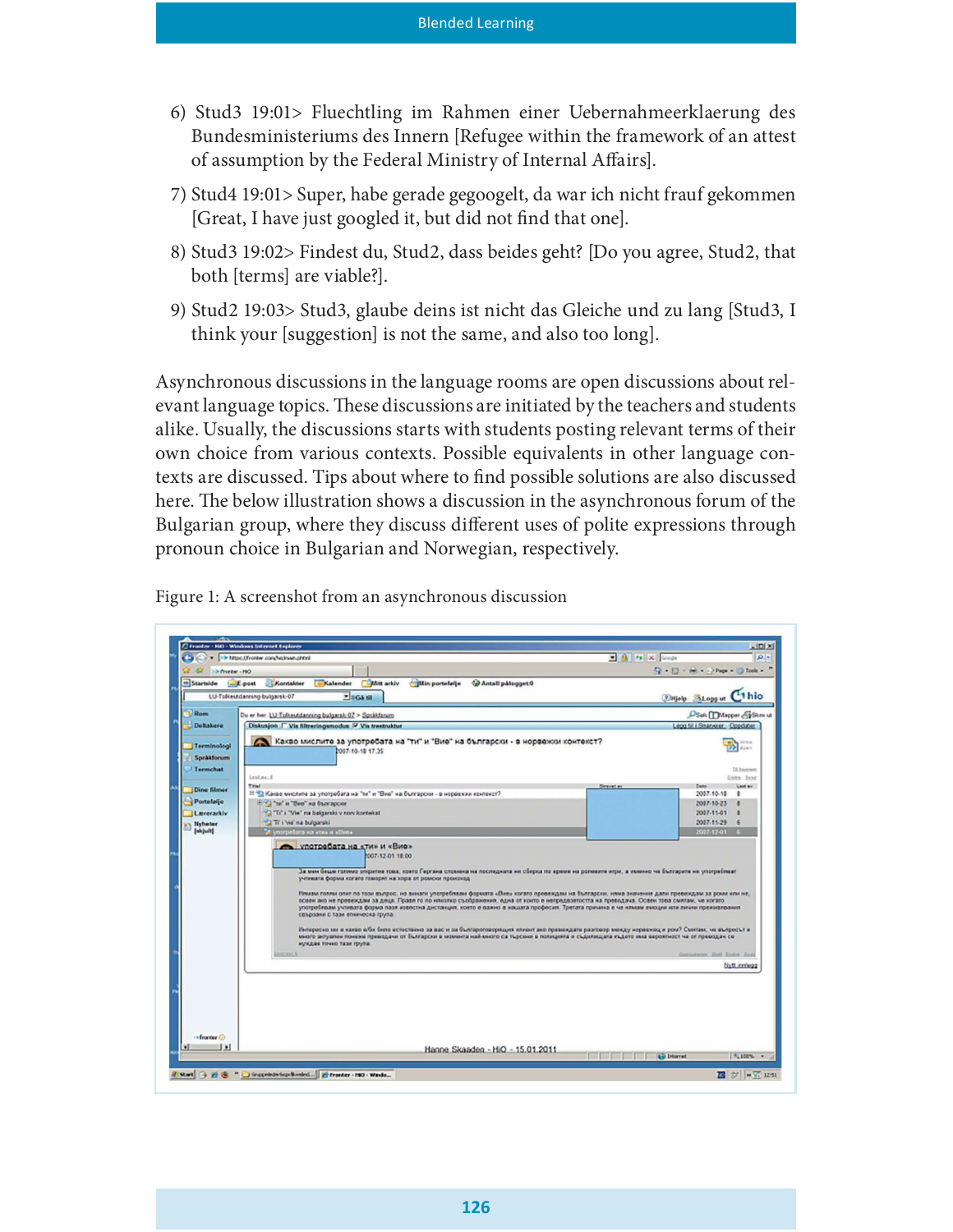### **5 CONCLUDING REMARKS**

The model for interpreter education outlined in this chapter utilises the student group's large variation in experiences and language backgrounds. This pedagogical approach also appeals to the adult interpreting students, who come to the course with experience from a number of domains. By facilitating structured reflection based on the students' own experiences, the approach makes the students' total experiences of value for the whole group.

Interaction and activation are the foundation of all learning. The need for interactivity is made clear in the digital learning environment as well, where long monologues, such as lectures, become unengaging and appear "boring". At the same time, the pedagogical approach has an attitude-creating effect in and of itself. The learning activities stimulate collaboration in the individual language group and across the groups, both through the exercises at campus gatherings and in synchronous chat meetings online. This collaboration is also valuable in the sense that the students may continue to collaborate in their future careers as practising interpreters. In several language groups, a positive development of collaboration instead of competition between students has been observed. The weekly online synchronous chat meetings are an important tool for students to maintain their commitment. The allocation of learning themes and focus texts in the learning platform at fixed times also helps to maintain students' commitment to meeting online.

Experience in developing a blended course of interpreting in the public sector shows that the technology enables fruitful learning activities for interpreting students. In sum, a blended approach towards education appears to be a cost-effective alternative to the attendance-based education. It also gives freelance interpreters the opportunity to raise their competence without having to give up their careers as practising interpreters. As illustrated here, digital learning environments open up new paths for having a functional education for interpreters in the public sector.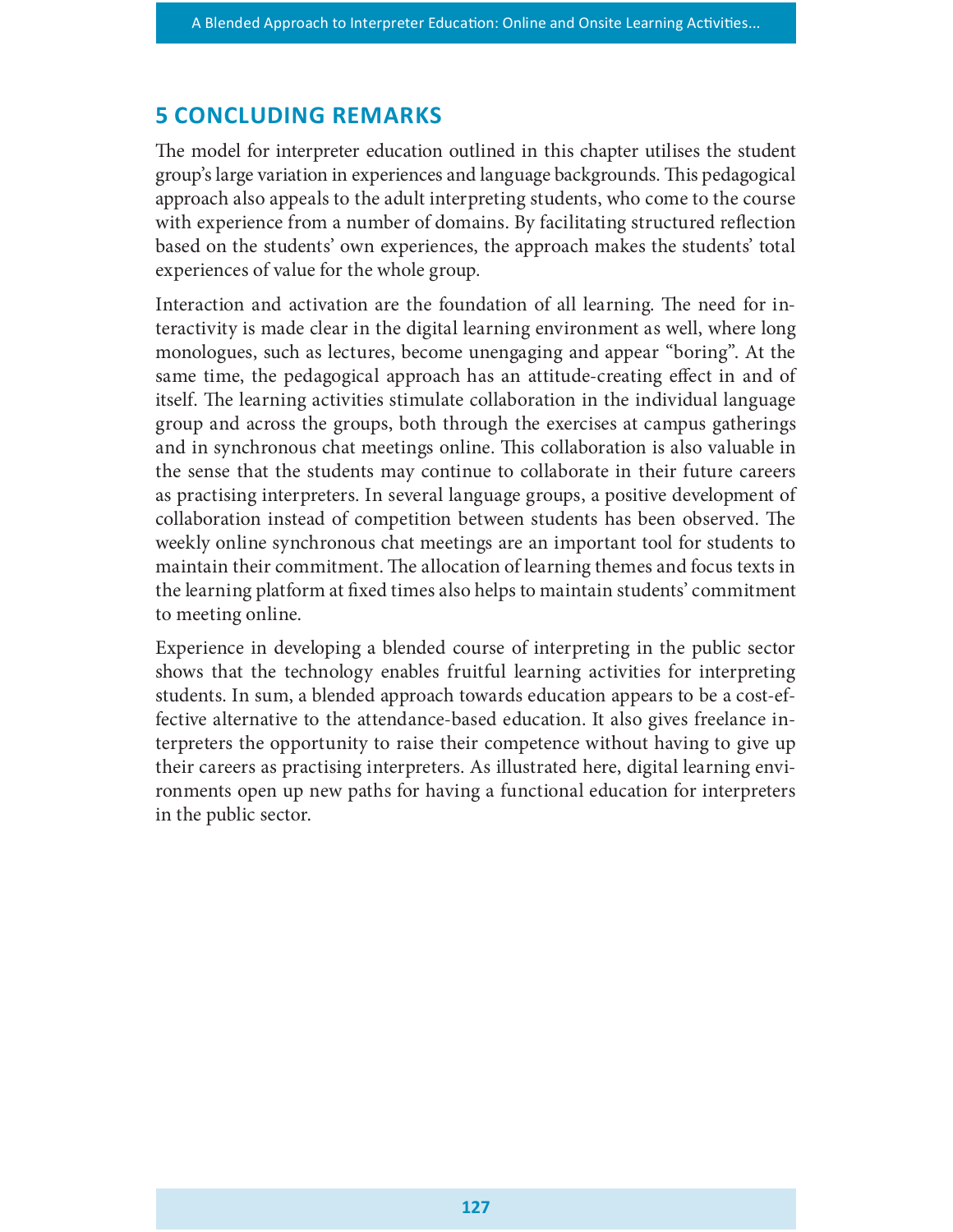# **6 FURTHER READING**

1) European Commission Blended Learning in School Education – Guidelines for the Start of the Academic Year 2020/2021

With the 2020 Corona pandemic, the blended learning approach has been fully put on the European and world agenda. A useful overview and practical guidelines on blended learning is to be found here: https://www.schooleducationgateway.eu/downloads/Blended%20learning%20in%20school%20education\_European%20Commission\_June%202020.pdf

- 2) More details about training interpreters online are provided in the following articles:
- Skaaden, Hanne. 2016. "Training Interpreters Online. An Experiential Dialogic Approach." In TraiLLD: Training in Languages of Lesser Difusion, edited by Katalin Balogh, Heidi Salaets and Dominque Van Schoor, 46–68 . Leuven: LannooCampus Publishers.
- Skaaden, Hanne and Maria Wattne. 2009. "Teaching Interpreting in Cyberspace – the Answer to All our Prayers?" In Interpreting and Translating in Public Service Settings. Policy, Practice, Pedagogy, edited by Raquel de Pedro Ricoy, Isabelle Perez, and Christine Wilson, 74–88. Manchester: St. Jerome Publishing.

# **7 ACTIVITIES**

- 1) Discuss the need for interpreting languages in your society and in your region.
- 2) Make a role card using the role-play from Appendix 1 as a template but situate it in your particular context.
- 3) Make a scripted role-play situation based on the role card from Appendix 2 but situate it in your particular context.
- 4) Make a case description using Example 4 as a model.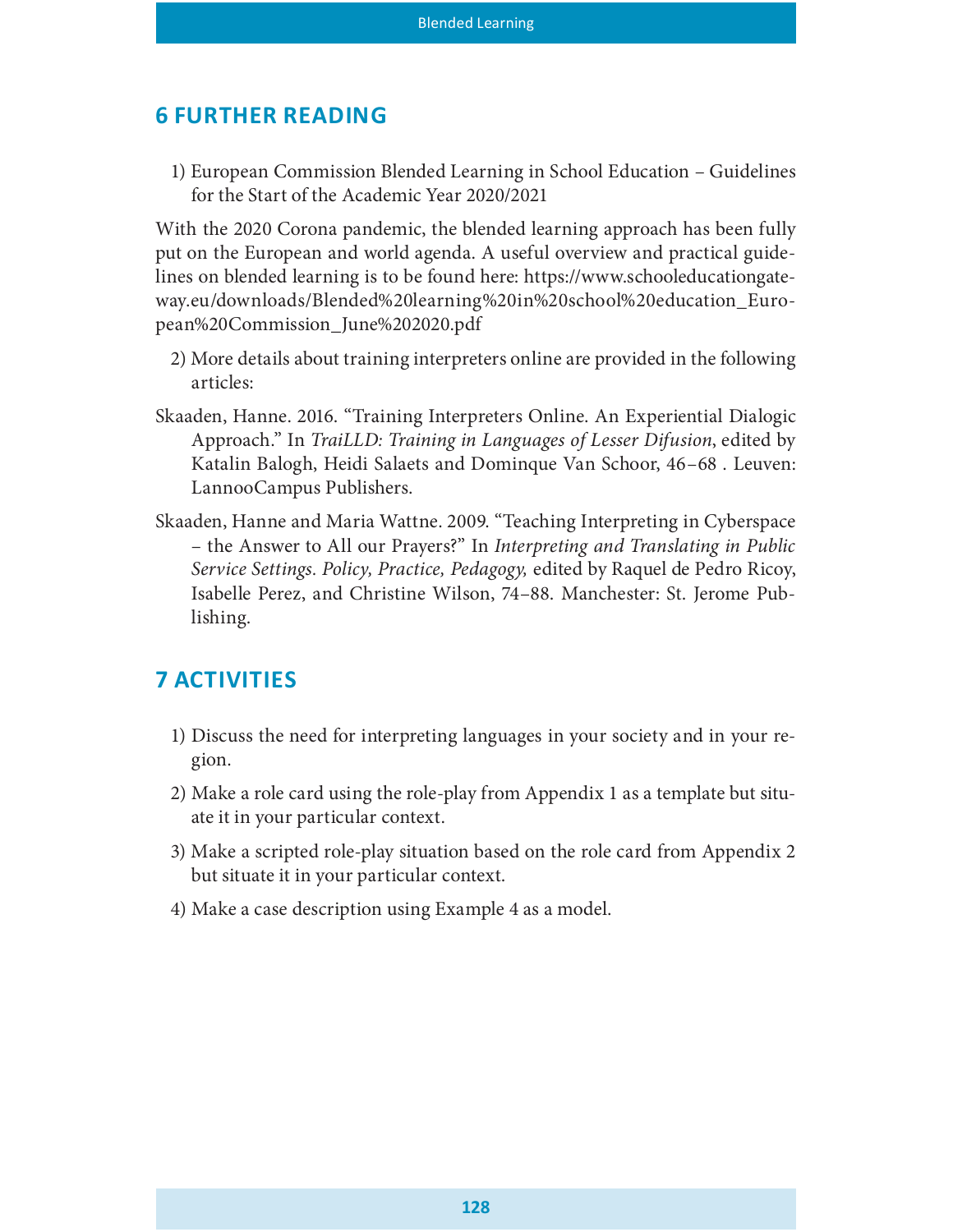#### **8 BIBLIOGRAPHY**

- Agar, Michael H. 1985. "Institutional Discourse. Text Interdisciplinarity." Journal for the Study of Discourse 5, no. 3: 147–168.
- Brayan, Antoniy, and Kseniya N. Volchenkova. 2016. "Blended Learning: Definition, Models, Implications for Higher Education." Bulletin of the South Ural State University. Educational Sciences 8, no. 2: 24–30. Accessed September 17, 2020. https://www.researchgate.net/publication/303815166\_BLENDED\_ LEARNING\_DEFINITION\_MODELS\_IMPLICATIONS\_FOR\_HIGH-ER\_EDUCATION
- European Commission. 2020. "Blended Learning in School Education Guidelines for the Start of the Academic Year 2020/2021. Education and Training." Accessed September 17, 2020. https://www.schooleducationgateway.eu/ downloads/Blended%20learning%20in%20school%20education\_European%20Commission\_June%202020.pdf.
- Dahnberg, Magnus. 2015. "Tolkemedierade samtal som rollspel. Acta universitatis upsaliensis." PhD diss., Uppsala universitet.
- Friesen, Norm. 2012. "Defining Blended Learning." Accessed September 15, 2020. https://www.normfriesen.info/papers/Defining\_Blended\_Learning\_NF.pdf
- Hourigan, Ryan. 2008. "The Use of Student-Written Cases in Music Teacher Education." Journal of Music Teacher Education 17, no. 2: 19–32.
- IMDi. 2018. "Behovet for tolk i 2017. Rapport fra Integrerings- og mangfoldsdirektoratet og NHO Service og Handel." Accessed September 17, 2020. https:// www.imdi.no/contentassets/9471e477a7494d11826d63cf9af21ac1/behovetfor-tolk-i-2017.
- Nestel, Debra, and Tanya Tierney. 2007. "Role-play for Medical Students Learning About Communication: Guidelines for Maximizing Benets." BMC Medical Education 7, no. 3.
- NOU. 2014. "Tolking i offentlig sektor, et spørsmål om rettssikkerhet og likeverd." White Paper. [Interpreting in the Public Sector – A Question Relating to the Right to Due Process of Law and Equal Treatment.]
- Pilnick, Alison, Diane Trusson, Suzanne Beeke, Rebecca O'Brien, Sarah Goldberg, and Rowan H. Harwood. 2018. "Using Conversation Analysis to Inform Role-play and Simulated Interaction in Communications Skills Training for Healthcare Professionals: Identifying Avenues for Further Development Through a Scoping Review." BMC Medical Education 18: 267.
- Schön, Donald. A. 1983. The Reflective Practitioner. How Professionals Think in Action. USA: Basic Books.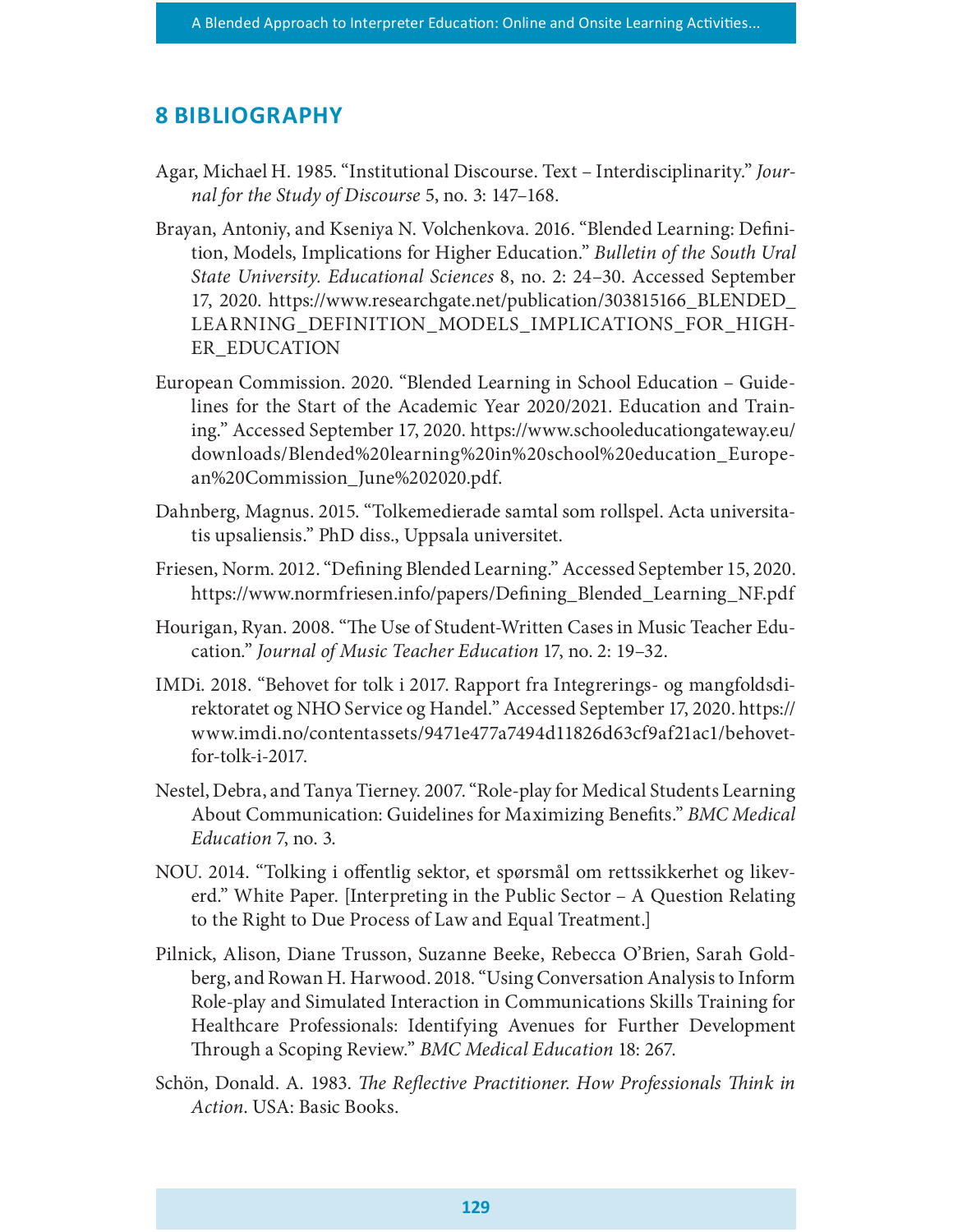- Skaaden, Hanne. 2013. "No Set Answers? Facilitating Interpreter Students' Learning in an Experiential Approach." In Training the Trainers: Nordic Seminar on Interpreter Education, edited by Cecilia Wadensjö, 12–26. Stockholm: Tolk-och översättarinstitutet, Stockholms universitet.
- Skaaden, Hanne. 2016. "Training Interpreters Online. An Experiential Dialogic Approach." In TraiLLD: Training in Languages of Lesser Difusion, edited by Katalin Balogh, Heidi Salaets and Dominque Van Schoor, 46–68. Leuven: LannooCampus Publishers.
- Skaaden, Hanne. 2017. "That We all Behave Like Professionals'. An Experiential–Dialogic Approach to Interpreter Education and Online Learning." In Teaching Dialogue Interpreting: Research-based Proposals for Higher Education, edited by Letizia Cirillo and Natacha Niemants, 323–340. Amsterdam & Philadelphia: John Benjamins Publishing Company.
- Skaaden, Hanne, and T. R. Felberg. 2012. "Introduction." In Nordic Seminar on Interpreter Training and Testing. Oslo: Høgskolen i Oslo og Akershus.
- Skaaden, Hanne, and Maria Wattne. 2009. "Teaching Interpreting in Cyberspace – the Answer to All our Prayers?" In Interpreting and Translating in Public Service Settings. Policy, Practice, Pedagogy, edited by Raquel de Pedro Ricoy, Isabelle Perez, and Christine Wilson, 74–88. Manchester: St. Jerome Publishing.
- Staker, Heather, and Michael B. Horn. 2012. Classifying K-12 Blended Learning. Mountain View, CA: Innosight Institute. Accessed September 17, 2020. https://www.christenseninstitute.org/wp-content/uploads/2013/04/Classifying-K-12-blended-learning.pdf
- Wadensjö, Cecilia. 2014. "Perspectives on Role Play: Analysis, Training and Assessments." The Interpreter and Translator Trainer 8, no. 3: 437–451. 9. Ap9.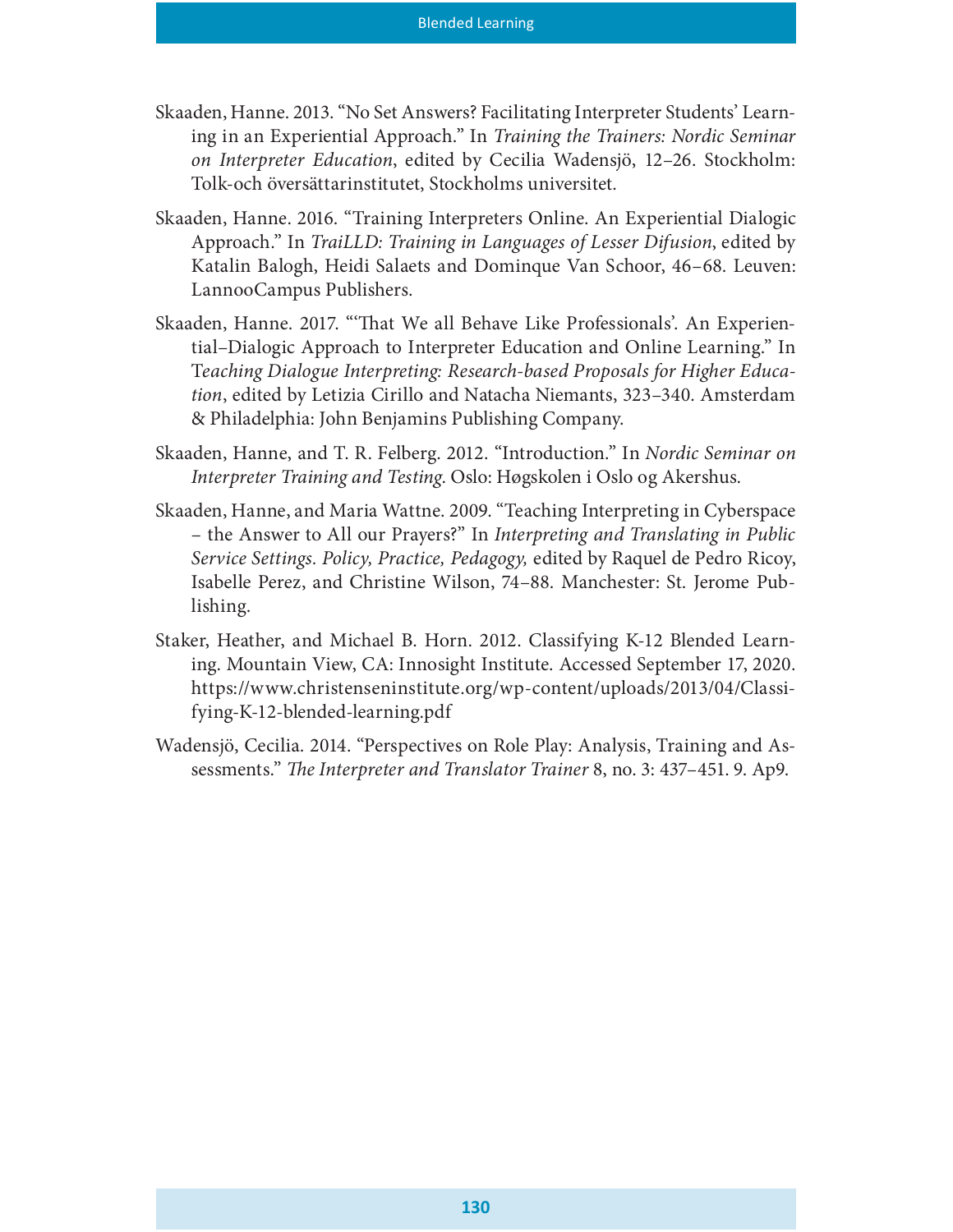## **9 APPENDIX 1**

Role-play: Police interrogation topic: possession and smuggling of illegal drugs

Roles: Police officer (P), Suspect (S)

The suspect (S) was taken at the customs control point at the airport with drugs in his luggage and is being questioned by the police.

- P: Good afternoon, I am officer Larsen, and I am going to ask you some questions now.
- S: Why am I here, why am I arrested?
- P: You are charged with violating the Narcotics Act.
- S: (angrily) But I did not have any drugs with me.
- P: Can you please calm down. We must first get some information from you. (Looks down into the documents.) We received all your personal details when you were taken into custody.
- S: Yes! What will happen to all my things that you took away from me?
- P: We will keep them as long as you are here. I see you have a permanent address in Oslo. Where have you been?
- S: I went to Copenhagen to visit some relatives.
- P: What relatives? We must get their names and addresses.
- S: A cousin. He is about to move now. I do not have his new address. He will send it to me as soon as he is settled.
- P: But you have his name and his old address, right?
- S: His name is XX, but I do not remember the address, but it is in my wallet, which you took from me.
- P: We have not found any papers with an address there.
- S: Then, it must have fallen out. But where did you find drugs? How much have you found? What is it? I have never smuggled anything, so there must be someone else who has placed it there.
- P: How much it is, we will come back to it later. So, you do not remember the address?

S: No.

- P: Have you been to Denmark often?
- S: Three or four times over the last year.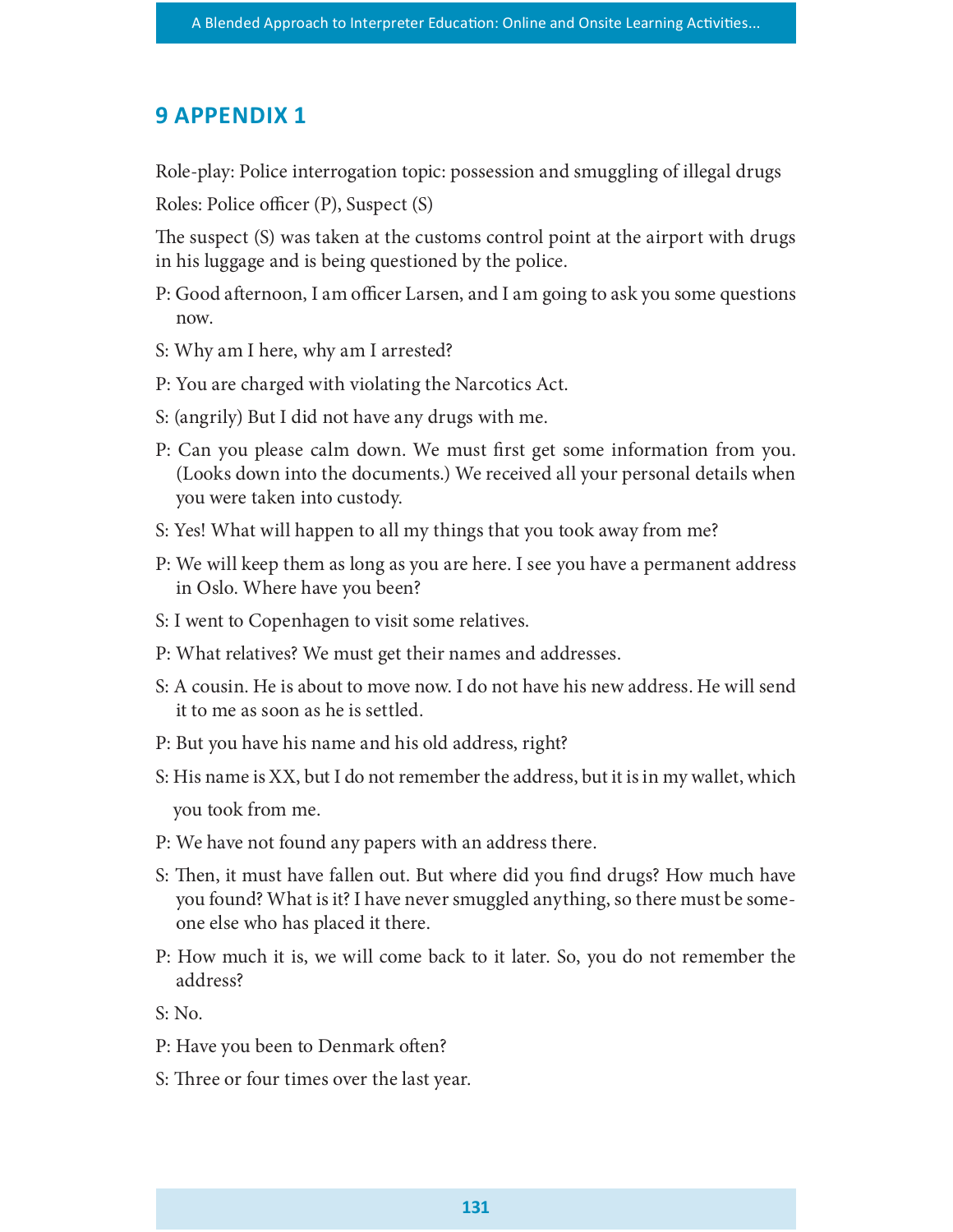- P: Isn't it quite often to travel to a cousin whose address you do not even remember? How can you afford it financially?
- S: I work a lot of overtime! Do I have to answer these questions?
- P: You have no obligation to answer, but I would recommend that you cooperate.
- S: Am I not entitled to a lawyer?
- P: Yes, you are entitled to a lawyer, but we do not have the opportunity to call in one until tomorrow.
- S: Well, then I will definitely wait to explain myself further until I have consulted with my lawyer. But what will happen next?
- P: We will keep you in custody during the investigation. You will be brought before the court tomorrow.
- S: And how long will this investigation take?
- P: From three months to half a year. It is hard to say. But we are not going to solve this today since you do not want to cooperate. We'll end it there.

## **10 APPENDIX 2**

#### Role cards

Topic: A baby with a severe cold

Role card mother:

(Speak freely and try to use the underlined words in your speech)

You have an eight-month-old daughter who has been very ill. She seems to have a cold all the time, and she has a strong cough. Yes, the cough sounds abnormal – it's almost like hearing an adult man cough. She also seems much quieter than her two-and-half-year-old brother when he was at her age. When you went to see a nurse on a so-called <u>four-month check-up</u>, she referred you to your GP, who in turn sent you to the hospital. In the weeks that have passed since the visit to the nurse, you have been to the hospital several times to take blood tests. You are now summoned to receive answers to the latest tests.

You find it frustrating that there are constantly new GPs, and you have to tell the story of your child to a new doctor over and over again. You end by saying:

"It amazes me that it is necessary – and possible – to draw so much blood from such a small body – and without even finding a medicine that works."

You react with shock and disbelief to what the doctor has to say about the tests. You feel that your trust in Norwegian doctors has shrunk with each visit, and you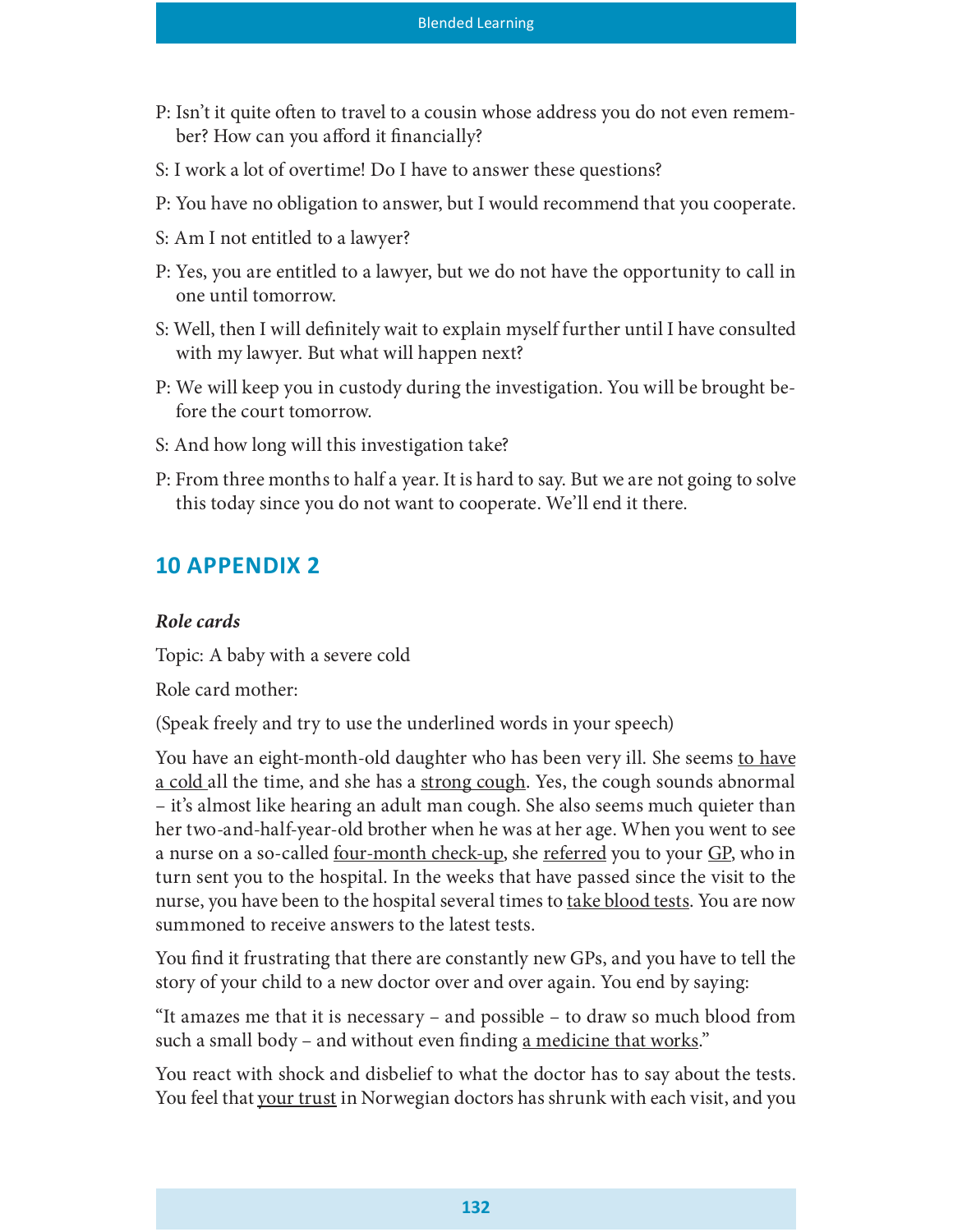react with scepticism to what you now hear. You had a completely healthy child. You wonder if this all is because of the terrible climate in Norway.

#### Role cards

Topic: A baby with a severe cold

Role card doctor:

Speak freely and try to use the underlined words in your speech.

You are about to inform the parents of an eight-month-old baby girl that the child has been diagnosed with cystic fibrosis. You convey what the diagnosis is and explain the following:

Cystic fibrosis (CF) is a disease that affects the lungs and gastrointestinal tract.

The disease is <u>congenital</u> and causes <u>tenacious mucus</u> to settle in the airways, which in turn lays the foundation for frequent or chronic lung infections.

The disease is recessively inherited. This means that both the mother and father must be carriers for the child to get the disease. If both the mother and father have a defect in a specific gene (CFTR gene mutation F508), there is a 25% chance that the child will get the disease.

Therefore, the disease is very rare, but it occurs more frequently in areas where marriage between close relatives is practised. In Norway, 10–15 cases are detected annually.

There is great variation in the degree of cystic fibrosis and how severely afflicted one becomes. However, the disease lasts a lifetime and cannot be cured. CF affects the body's secretions, and for example, <u>mucus</u> in the airways becomes extra tough.

Most people need <u>daily treatment</u>, not to get well, but to <u>relieve the symptoms</u>.

Despite treatment, a reduced life expectancy must be expected. CF patients live often to be only 40–50 years old.

There are courses for parents of CF children, and there is a separate association for CF families in Norway.

# 11 APPENDIX 3

#### Chat questions

Welcome to the chat on topics and issues of interpreting. This week's topic is 'the interpreter's own health', burdens of the practising professional, and dangers of burnout. As usual, you engage in the discussions, while I supply questions.